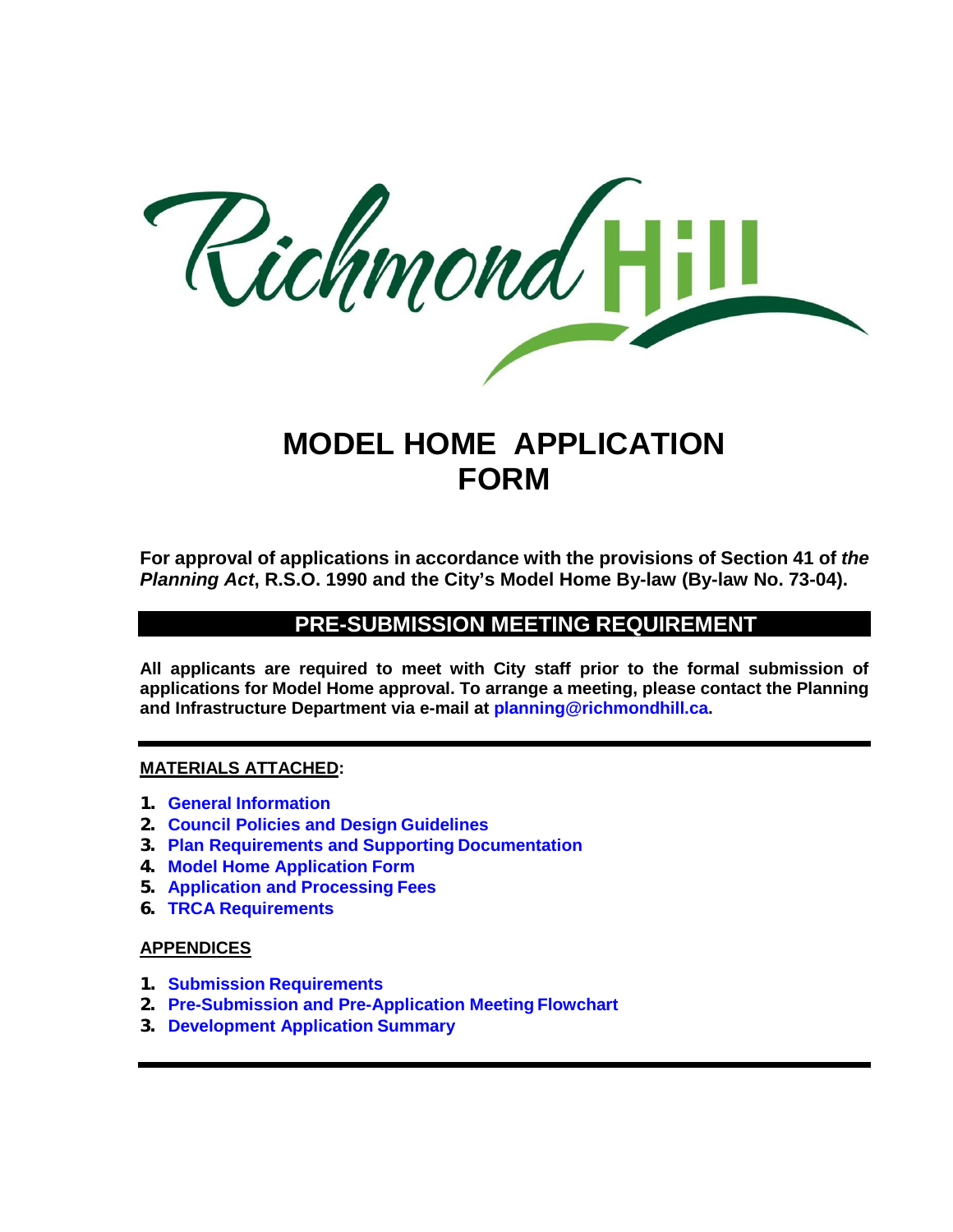

#### **CITY OF RICHMOND HILL MODEL HOME APPLICATION FORM**

#### **GENERAL INFORMATION**

For the purposes of this application, a Model Home is a single detached dwelling, semi-detached dwelling or street Townhouse dwelling constructed on lands forming a draft Plan of Subdivision (which has been draft approved by the City in accordance with the provisions of the *Planning Act*) for the purpose of display and sale of dwelling units to be constructed on lots/blocks in the draft Plan of Subdivision upon its registration. The location of the Model Home(s) shall comply with all applicable zoning provisions as if the draft Plan of Subdivision were registered. **A minimum of one (1) Model Home shall be permitted on each draft Plan of Subdivision. However, the maximum number of Model Home(s) permitted shall not exceed ten percent (10%) of the total number of lots within the draft Plan of Subdivision or twenty (20) Model Home(s), whichever is LESS**. Applicants are required to contact the Planning and Infrastructure Department – Development Planning Division prior to formal submission in order to clarify any issues related to their particular development proposal and/or the processing of their application. Completed applications are to be submitted to:

#### **Mailing Address:**

#### **Planning and Infrastructure Department City of Richmond Hill 225 East Beaver Creek Road, 4th Floor Richmond Hill, ON L4B 3P4**

Prior to application submission, applicants are encouraged to contact the following departments and agencies with regard to obtaining specific policies and guidelines that may apply to their development proposal:

| Planning & Infrastructure Dept.- Development Planning Division<br>- Building Services<br>- Development Engineering                | planning@richmondhill.ca<br>building@richmondhill.ca<br>planning@richmondhill.ca | (905) 771-8910<br>(905) 771-8810<br>(905) 771-8830 |
|-----------------------------------------------------------------------------------------------------------------------------------|----------------------------------------------------------------------------------|----------------------------------------------------|
| - Park and Natural Heritage<br>Planning                                                                                           | planning@richmondhill.ca                                                         | (905) 771-8910                                     |
| - Urban Design and Heritage                                                                                                       | planning@richmondhill.ca                                                         | (905) 771-8910                                     |
| Community Services Dept. - Fire Services Division<br>Corporate & Financial Services Dept. - Financial Services<br><b>Division</b> | fire@richmondhill.ca<br>revenue@richmondhill.ca                                  | (905) 883-5444<br>(905) 771-8800                   |
| York Community Planning and Development Services<br>The Toronto and Region Conservation Authority                                 | developmentservices@york.ca<br>planning&permits@trca.on.ca                       | 1-877-464-9675<br>(416) 661-6600                   |

#### **COUNCIL POLICIES AND DESIGN GUIDELINES**

Council has adopted the following polices and design guidelines to regulate Model Home(s).

- Model Home(s) are to be clustered together in a single area wherepossible**.**
- illumination from lighting sources for the Model Home(s) is to be directed towards the Model Home(s) only and diverted from adjacent properties.
- the City's Planning and Infrastructure Department requires that grading of the subject lands shall be in accordance with the overall Subdivision Grading Plan. Also, any existing drainage features affected by the Model Home(s) will require this department's approval. Any Model Home(s) that are proposed to be located adjacent to watercourses will require Toronto and Region Conservation Authority approval.
- where the proposed lots/blocks are located within a draft Plan of Subdivision that is subject to Design Control, the applicant shall submit the Site Plan (and/or the individual lot/block Grading Plans) and all model plans to the City's Urban Design Section for review and approval. The applicant is required to pay the fees associated with the Design Control review. No Building Permit will be issued without the approval of the City's Design Control Architect.
- the applicant must enter into a Model Home Agreement with the City to ensure that if the draft Plan of Subdivision is not registered within one (1) year of the execution of the Agreement, the applicant covenants and agrees to

Richmond Hill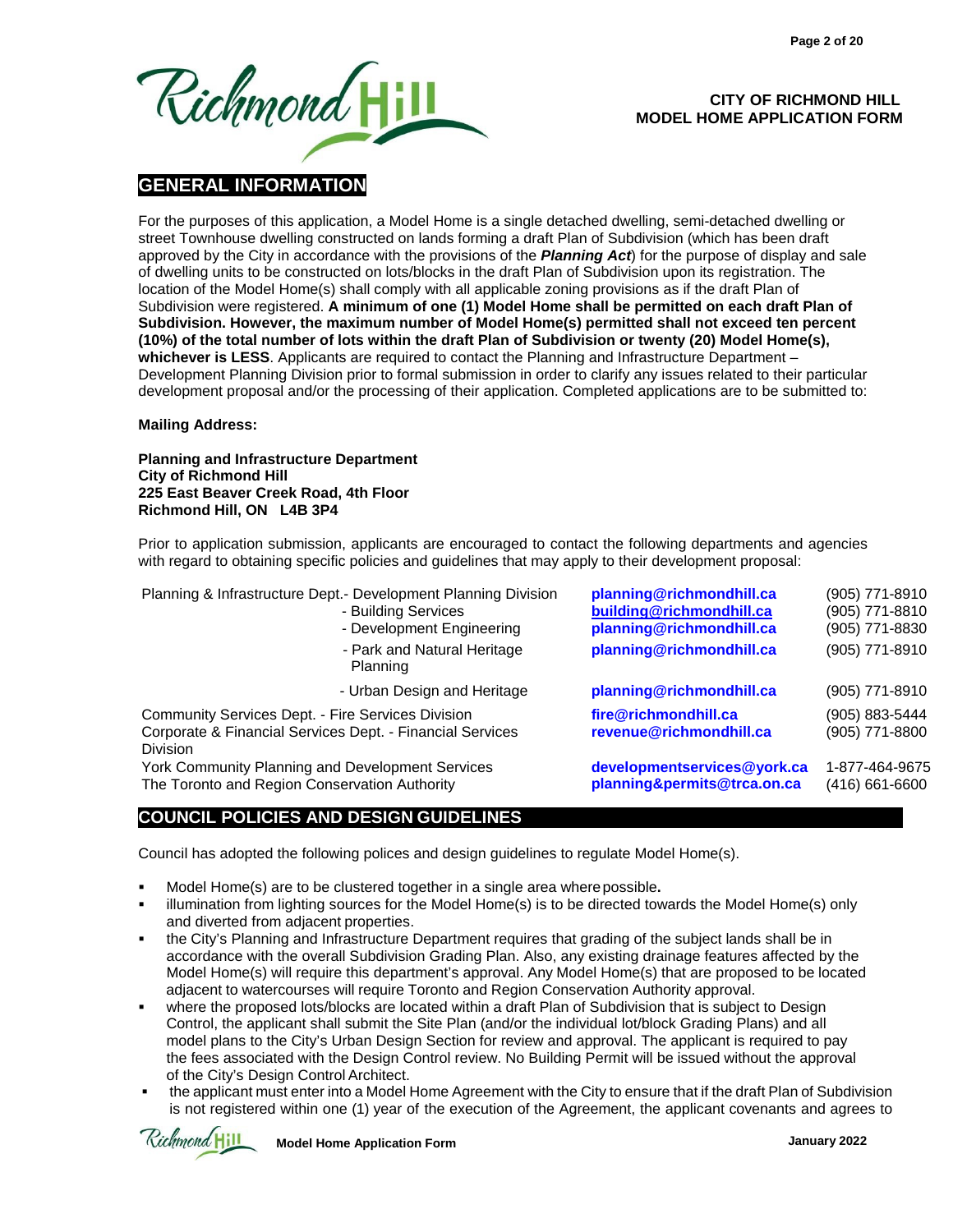demolish the Model Home(s) at no cost to the City, and to provide a Letter of Credit in the amount of **TEN THOUSAND DOLLARS (\$10,000.00)** for each Model Home proposed.

 approval to construct Model Home(s) shall be conditional upon the Owner posting a notice in the Model Home indicating performance dates with respect to the registration and availability of Building Permits to the satisfaction of the Commissioner of Planning and Infrastructure.

#### **PLAN REQUIREMENTS AND SUPPORTING DOCUMENTATION**

#### **PLAN REQUIREMENTS**

**Submission Requirements Letter and Applicant Response Letter (1 copy) Supporting Documentation (as required) Development Application Summary (2 copies) Legal Description (1 copy) Site Plan (2 copies) Elevation Plan (2 copies) Floor Plan (2 copies) Site Servicing and Grading Plan (2 copies) Erosion and Sediment Control Plan (2 copies) Exterior Lighting Plan (2 copies) Landscape Plan (2 copies) Digital Submission (5 copies)**

#### **NOTE: THE ABOVE NOTED PLAN REQUIREMENTS MAY BE WAIVED BY THE PLANNING AND INFRASTRUCTURE DEPARTMENT IF DEEMED TO BE UNNECESSARY.**

In order to avoid processing delays, please ensure that:

- all plans and supporting documentation are to be prepared in accordance with the requirements found in **Appendix "1"** attached to this document.
- all the information provided on the submitted drawings is complete. Incomplete applications **WILL NOT** be accepted for processing.
- all measurements on the submitted plans are required to be in **METRIC**.
- the minimum number of **FULL SIZE** copies of each required plan (with the exception of the Legal Description) are provided.
- all submitted plans are folded to either letter size (i.e. 8.5 by 11 inches) or legal size (i.e. 8.5 by 14 inches) with title block showing**.** It should be noted that **UNFOLDED PLANS WILL NOT BEPROCESSED.**
- **NOTE: FOLLOWING THE INITIAL SUBMISSION OF A MODEL HOME APPLICATION TO THE CITY, ALL SUBSEQUENT DOCUMENTS, CORRESPONDENCE, PLANS OR OTHER MATERIALS RELATED TO THE APPLICATION(S) MUST BE PROVIDED DIRECTLY TO THE ASSIGNED PLANNER AND NOT TO INDIVIDUAL COMMENTING CITY DEPARTMENTS/EXTERNAL AGENCIES.**

#### **ACCESSIBILITY GUIDELINES**

The *Canadian Charter of Rights and Freedoms Legislation* now takes precedence over other Federal or Provincial legislation including the *Building Code*, as noted in Section 15 (1), *"Every individual is equal before and under* the law and has the right to the equal protection and equal benefit of the law without discrimination and, in *particular, without discrimination based on race, national or ethnic origin, colour, religion, sex, age or mental or physical disability"*. When preparing both Site and Building Plans, please refer to the City's Joint Municipal Accessibility Guidelines which can be accessed through the City of Richmond Hill's website at **[www.richmondhill.ca](https://www.richmondhill.ca/en/index.aspx)** or by contacting the Planning and Infrastructure Department - Development Engineering Division at (905) 771-8830.

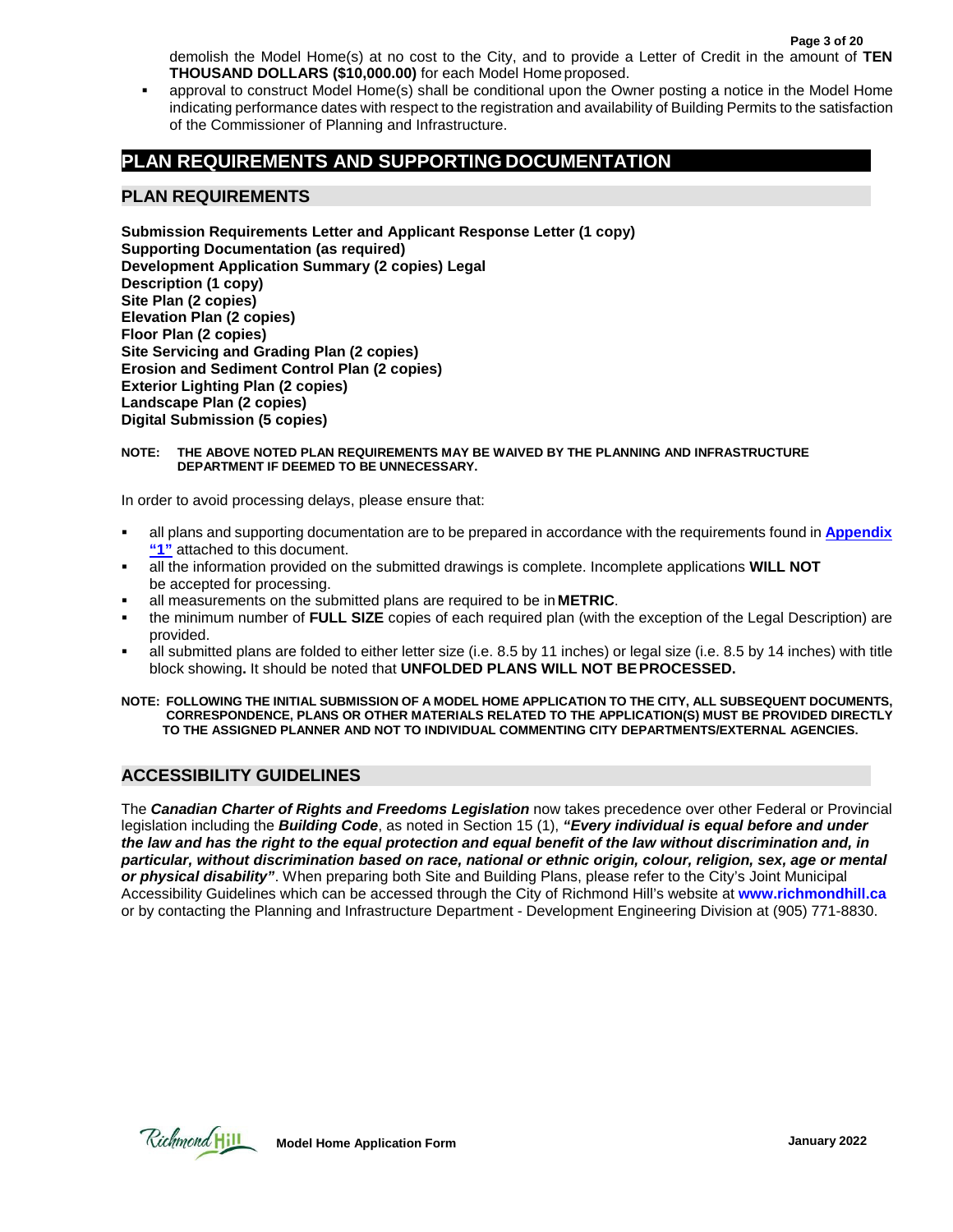#### **TORONTO AND REGION CONSERVATION AUTHORITY (TRCA)**

Development proposals which are adjacent to valley and stream corridors, waterfront areas and hazard lands must undergo review by the TRCA. A fee is to be paid to the TRCA for this service before the TRCA can provide formal comments (for further information please visit the TRCA website at **[www.trca.on.ca\)](https://trca.ca/?src=trca.on.ca).** Please contact TRCA Development Services at (416) 661-6600, Extension 5271 for more information regarding the TRCA approval process and fees.

#### **YORK REGION COMMUNITY PLANNING AND DEVELOPMENT SERVICES**

Development proposals which are adjacent to Regional roads or other Regional infrastructure, within a Regional well-head protection area or situated on transit routes are required to be reviewed and approved by the Region of York. A review fee is to be paid to the Region prior to the issuance of Site Plan approval. If works are proposed within the Region's right-of-way, an Insurance Certificate and security may be required. For more information, please contact Region of York Transportation Services Department at 1-877- 464-9675 in this regard.

#### **SIGNAGE**

The location of all proposed fire route, street numbering, ground and wall signage is to be clearly depicted on the Site Plan and Elevation Plan. All proposed signage will be reviewed to determine conformity with the provisions of the City's Sign By-law. However, final approval of proposed signage is to be granted through a Sign Permit and, if necessary, a **Sign By-law Variance Application**.

#### **SECURITY DEPOSIT/LETTER OF CREDIT**

The City requires the provision of securities pursuant to the conditions of approval of a Site Plan Agreement by way of Letter of Credit. Pursuant to the agreement, security may be required to cover grading, site works, exterior lighting, landscaping and/or fire-break lots. Acceptable forms of security alternative to a Letter of Credit are certified cheque, bank draft or money order (these are only acceptable where security is requested for a Site Alteration Permit for infill developments, single family dwellings and pools). For the City's pro forma Letter of Credit wording, contact the Corporate & Financial Services Department - Financial Services Division by calling (905) 747-6313 or visit the City's website at **[www.richmondhill.ca](https://www.richmondhill.ca/en/index.aspx)**. Where securities are collected, a Certificate issued by the applicant's engineer will be required prior to the City releasing the security deposit(s) or Letter(s) of Credit. All securities posted with the City of Richmond Hill are held until all works as identified in the agreement are fulfilled by the Owner and inspections are completed to the satisfaction of the City's Planning and InfrastructureDepartment.

#### **BUILDING PERMIT REQUIREMENTS**

Applicants are advised that specific requirements may be applicable to their development proposal which are to be submitted prior to Building Permit issuance (for more details regarding Building Permit issuance, please refer to the **Site Plan and Site Plan Amendment Application Guide**). Where applicable, a TRCA Permit under Ontario Regulation 166/06, as amended, may be required prior to the City issuing a Building Permit.

#### **PARKLAND DEDICATION/CASH-IN-LIEU PAYMENT REQUIREMENTS**

All development proposals are subject to the City's parkland dedication requirements. For more information, contact the City's Planning and Infrastructure Department - Park and Natural Heritage Planning Section at (905) 771-8870.

#### **DEVELOPMENT CHARGES**

Development Charges may be payable prior to the issuance of a Building Permit in accordance with the relevant by-laws of the City Richmond Hill, Regional Municipality of York and the York Region District and York Catholic District School Boards at the current rates in place at the time of actual payment. For more information contact the City's Corporate and Financial Services Department - Financial Services Division at (905) 771-8800.

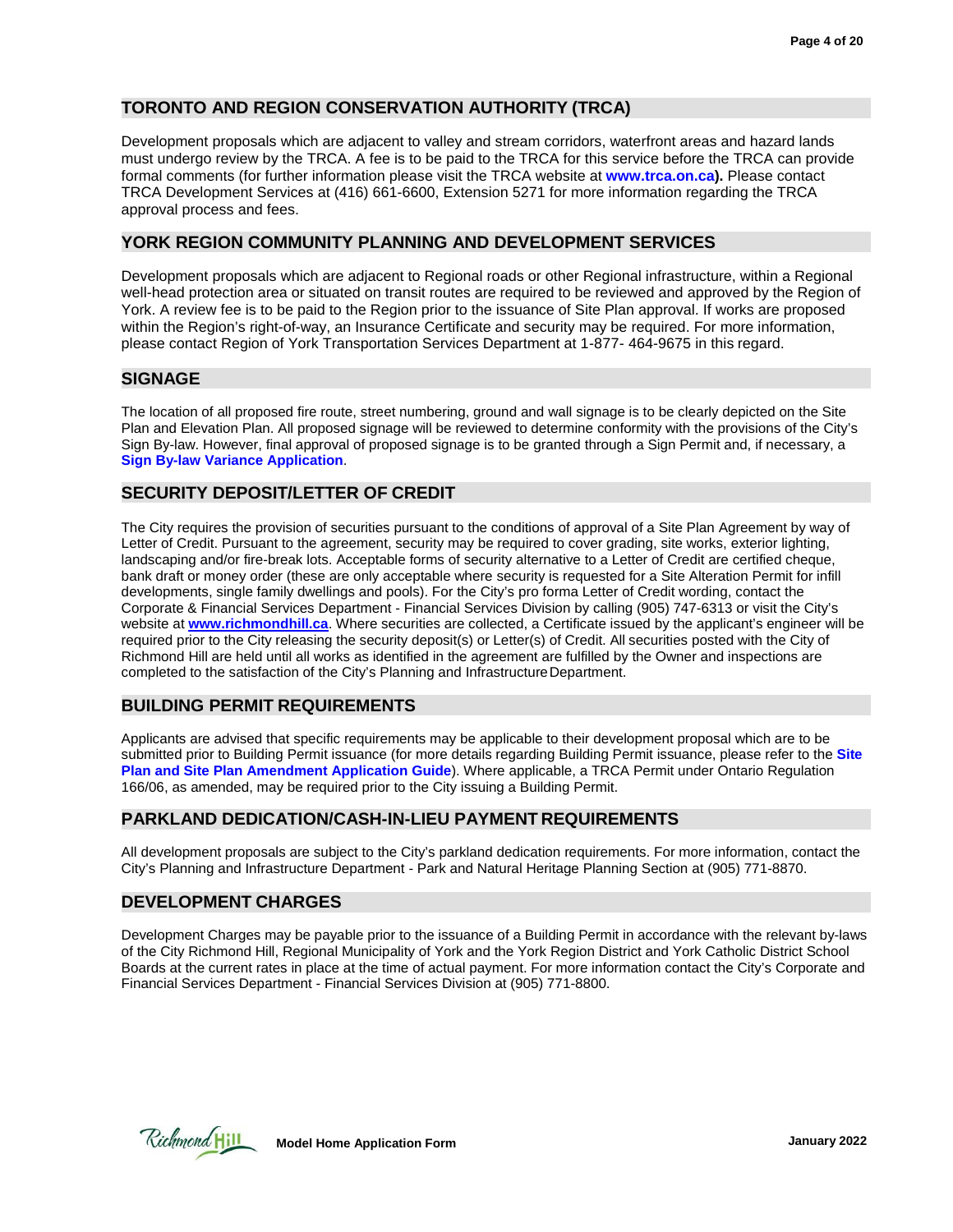|            |                                                       |  | APPLICATION AND SUPPORTING DOCUMENTS DETAILS                                     |  |  |  |
|------------|-------------------------------------------------------|--|----------------------------------------------------------------------------------|--|--|--|
|            | <b>PLANS</b> (check plans submitted with application) |  |                                                                                  |  |  |  |
|            | <b>Legal Description</b>                              |  | Landscape Plan                                                                   |  |  |  |
|            | Concept Plan                                          |  | Site Servicing Plan and Grading Plan                                             |  |  |  |
| Site Plan  |                                                       |  | Erosion and Sediment Control Plan                                                |  |  |  |
|            | <b>Elevation Plan</b>                                 |  | Exterior/Interior Lighting Plan                                                  |  |  |  |
| Floor Plan |                                                       |  | Other (specify):                                                                 |  |  |  |
|            |                                                       |  | <b>SUPPORTING DOCUMENTATION</b> (check documentation submitted with application) |  |  |  |
|            | <b>Building Shadow Impact Assessment Study</b>        |  | <b>Functional Servicing Report</b>                                               |  |  |  |
|            | Sight-line Study                                      |  | Noise Attenuation Study                                                          |  |  |  |
|            | <b>Environmental Site Assessment</b>                  |  | Transportation Study (access, parking, etc.)                                     |  |  |  |
|            | <b>Environmental Impact Statement</b>                 |  | Parking and Loading Study                                                        |  |  |  |
|            | <b>ORMCP Conformity Statement/Study</b>               |  | <b>Construction Traffic Management Plan</b>                                      |  |  |  |
|            | Hydrogeological Study                                 |  | Regional Access and External Roadwork Plan                                       |  |  |  |
|            | Natural Heritage Evaluation                           |  | Illumination and Traffic Signal Plan                                             |  |  |  |
|            | Cultural Heritage Impact Assessment Report            |  | Pavement Marking and Signage Plan                                                |  |  |  |
|            | Archaeological Assessment                             |  | Photometric Analysis                                                             |  |  |  |
|            | <b>Building Material Samples</b>                      |  | Reference Plan for Land Conveyances                                              |  |  |  |
|            | Urban Design Brief                                    |  | Cost Estimate for Site Works (municipal/external works,                          |  |  |  |
|            |                                                       |  | shoring works, etc.)                                                             |  |  |  |
|            | Angular Plane Analysis                                |  | <b>TRCA Studies and Drawings</b>                                                 |  |  |  |
|            | <b>Context Plan</b>                                   |  | Others (as required by the City):                                                |  |  |  |
|            | <b>Coloured Perspective Drawings</b>                  |  |                                                                                  |  |  |  |
|            | Photographs of Existing Context                       |  |                                                                                  |  |  |  |

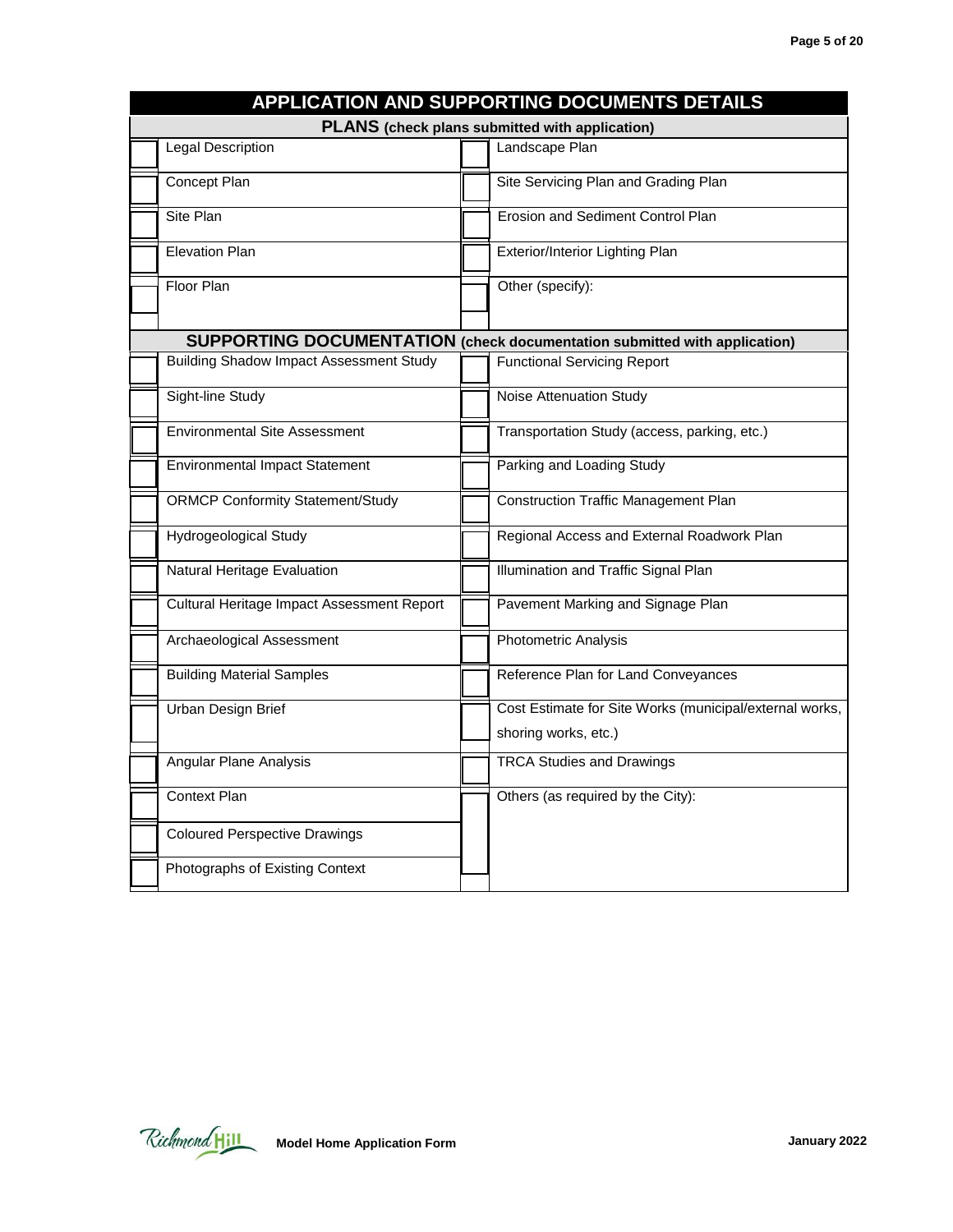| <b>MODEL HOME APPLICATION FORM</b>                         |                                            |               |                              |                                    |                         |                        |  |  |
|------------------------------------------------------------|--------------------------------------------|---------------|------------------------------|------------------------------------|-------------------------|------------------------|--|--|
|                                                            |                                            |               | <b>APPLICANT INFORMATION</b> |                                    |                         |                        |  |  |
| Registered Property Owner (name in full):                  |                                            |               |                              |                                    |                         |                        |  |  |
| Company (if applicable):                                   |                                            |               |                              |                                    |                         |                        |  |  |
| Address:                                                   |                                            |               |                              |                                    |                         |                        |  |  |
| Municipality:                                              | Province:                                  |               |                              | Postal Code:                       |                         |                        |  |  |
| Telephone:                                                 |                                            | Fax:          |                              |                                    | E-mail:                 |                        |  |  |
|                                                            |                                            |               |                              |                                    |                         |                        |  |  |
| Applicant Name (in full):                                  |                                            |               |                              |                                    |                         |                        |  |  |
| Company (if applicable):                                   |                                            |               |                              |                                    |                         |                        |  |  |
| Applicant is:                                              |                                            |               |                              |                                    |                         |                        |  |  |
|                                                            | Owner $\Box$ Agent $\Box$ Solicitor $\Box$ |               | <b>Planning Consultant</b>   | Architect                          | Contractor              | Other:                 |  |  |
| Address:                                                   |                                            |               |                              |                                    |                         |                        |  |  |
| Municipality:                                              |                                            | Province:     |                              |                                    |                         |                        |  |  |
| Telephone:                                                 |                                            | Fax:          |                              |                                    | Postal Code:<br>E-mail: |                        |  |  |
|                                                            |                                            |               | <b>PROPERTY INFORMATION</b>  |                                    |                         |                        |  |  |
|                                                            |                                            |               |                              |                                    |                         |                        |  |  |
| Municipal Address:                                         |                                            |               |                              |                                    |                         |                        |  |  |
| Legal Description:                                         |                                            |               |                              |                                    |                         |                        |  |  |
| <b>Existing Uses of Property:</b>                          |                                            |               |                              |                                    |                         |                        |  |  |
| Lot Area (ha):                                             |                                            | Frontage (m): |                              |                                    | Depth (m):              |                        |  |  |
| Existing tenure:                                           |                                            | Freehold      |                              | Rental                             |                         | Condominium            |  |  |
| Abutting Land Use(s):                                      |                                            | North         |                              |                                    | East                    |                        |  |  |
|                                                            |                                            | South         |                              |                                    | West                    |                        |  |  |
|                                                            |                                            |               | <b>APPLICATION DETAILS</b>   |                                    |                         |                        |  |  |
|                                                            |                                            |               |                              | <b>Maximum</b>                     |                         |                        |  |  |
| <b>Model Name and</b>                                      | <b>Gross Floor Area</b>                    |               | <b>Allowable</b>             |                                    |                         | <b>Building Height</b> |  |  |
| <b>Lot Number</b>                                          | (m <sup>2</sup> )                          |               | Lot Coverage (%)             | Coverage (%) (as<br>per applicable |                         | (metres and storeys)   |  |  |
|                                                            |                                            |               |                              | Zoning By-law)                     |                         |                        |  |  |
|                                                            |                                            |               |                              |                                    |                         |                        |  |  |
|                                                            |                                            |               |                              |                                    |                         |                        |  |  |
|                                                            |                                            |               |                              |                                    |                         |                        |  |  |
|                                                            |                                            |               |                              |                                    |                         |                        |  |  |
|                                                            |                                            |               |                              |                                    |                         |                        |  |  |
|                                                            |                                            |               |                              |                                    |                         |                        |  |  |
|                                                            |                                            |               |                              |                                    |                         |                        |  |  |
|                                                            |                                            |               |                              |                                    |                         |                        |  |  |
|                                                            |                                            |               |                              |                                    |                         |                        |  |  |
|                                                            |                                            |               |                              |                                    |                         |                        |  |  |
|                                                            |                                            |               |                              |                                    |                         |                        |  |  |
|                                                            |                                            |               |                              |                                    |                         |                        |  |  |
|                                                            |                                            |               |                              |                                    |                         |                        |  |  |
|                                                            |                                            |               |                              |                                    |                         |                        |  |  |
| <b>Site Servicing</b>                                      |                                            |               |                              |                                    |                         |                        |  |  |
| <b>Municipal Water</b>                                     |                                            |               |                              |                                    |                         |                        |  |  |
| Private Well                                               |                                            |               |                              |                                    |                         |                        |  |  |
| <b>Sanitary Sewer</b>                                      |                                            |               |                              |                                    |                         |                        |  |  |
| <b>Private Septic</b>                                      |                                            |               |                              |                                    |                         |                        |  |  |
| <b>Communal Septic</b>                                     |                                            |               |                              |                                    |                         |                        |  |  |
| <b>Zoning By-law Information</b>                           |                                            |               |                              |                                    |                         |                        |  |  |
| <b>Current Zoning By-Law</b>                               |                                            |               |                              |                                    |                         |                        |  |  |
|                                                            |                                            |               |                              |                                    |                         |                        |  |  |
| <b>Zoning Category</b><br>Zoning Amendment (if applicable) |                                            |               | Amendment                    | Exceptions                         |                         | Variances              |  |  |

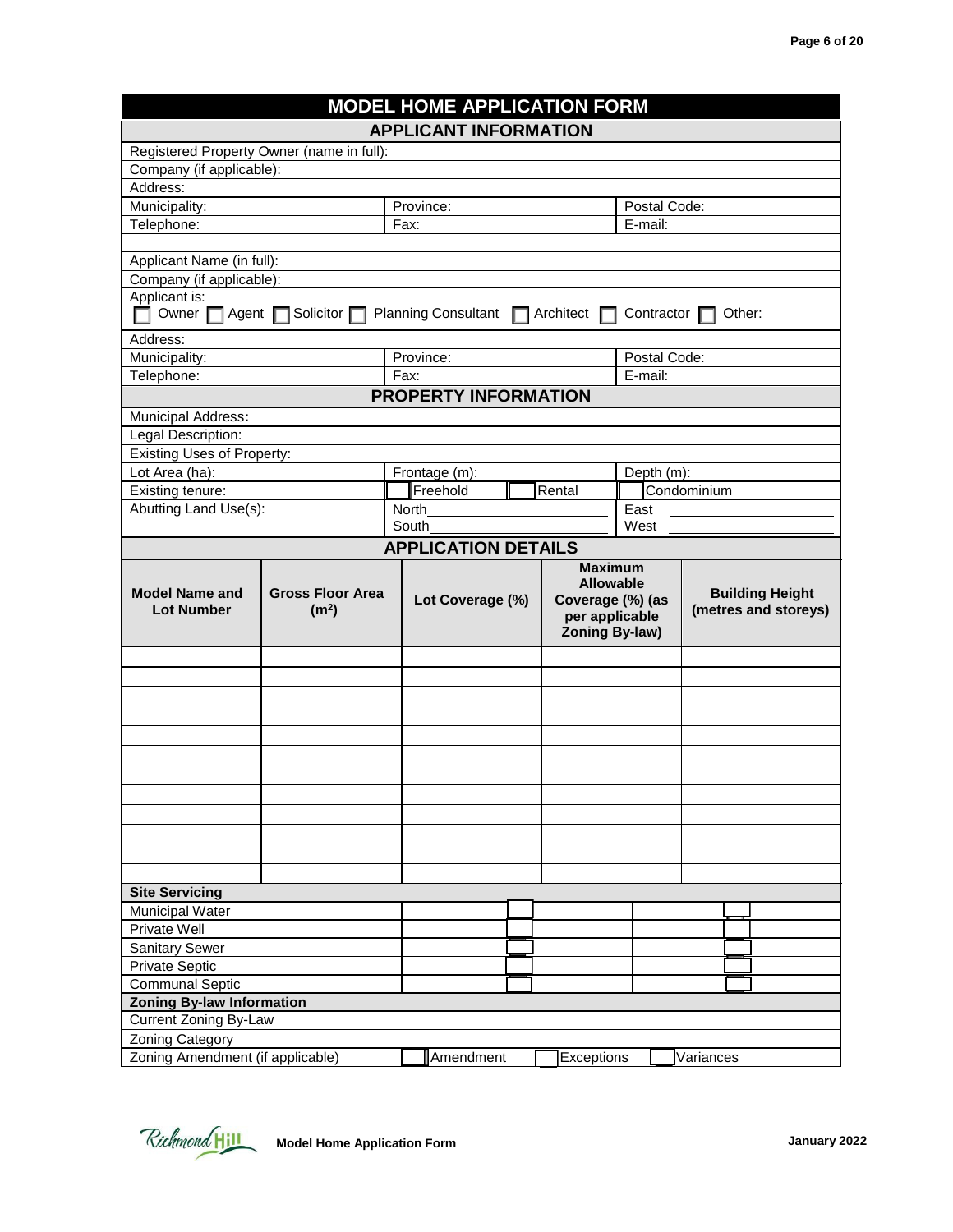| <b>DESCRIPTION OF</b><br><b>PROPOSAL</b>                                                                                                        |  |  |
|-------------------------------------------------------------------------------------------------------------------------------------------------|--|--|
|                                                                                                                                                 |  |  |
|                                                                                                                                                 |  |  |
|                                                                                                                                                 |  |  |
|                                                                                                                                                 |  |  |
|                                                                                                                                                 |  |  |
|                                                                                                                                                 |  |  |
|                                                                                                                                                 |  |  |
|                                                                                                                                                 |  |  |
|                                                                                                                                                 |  |  |
|                                                                                                                                                 |  |  |
|                                                                                                                                                 |  |  |
|                                                                                                                                                 |  |  |
|                                                                                                                                                 |  |  |
| <b>OTHER INFORMATION</b>                                                                                                                        |  |  |
| Signing Parties to the Agreement:                                                                                                               |  |  |
|                                                                                                                                                 |  |  |
| Date of Existing Agreement(s) affecting the lands (if applicable):                                                                              |  |  |
|                                                                                                                                                 |  |  |
|                                                                                                                                                 |  |  |
| Describe any other amendments including all previous City File(s) which have been made to the existing Model<br>Home Agreement (if applicable): |  |  |
|                                                                                                                                                 |  |  |
| Describe fully the amendment(s) to the existing Model Home Agreement which are proposed in this application (if<br>applicable):                 |  |  |
|                                                                                                                                                 |  |  |
| Richmond Hill<br><b>Model Home Application Form</b><br>January 2022                                                                             |  |  |

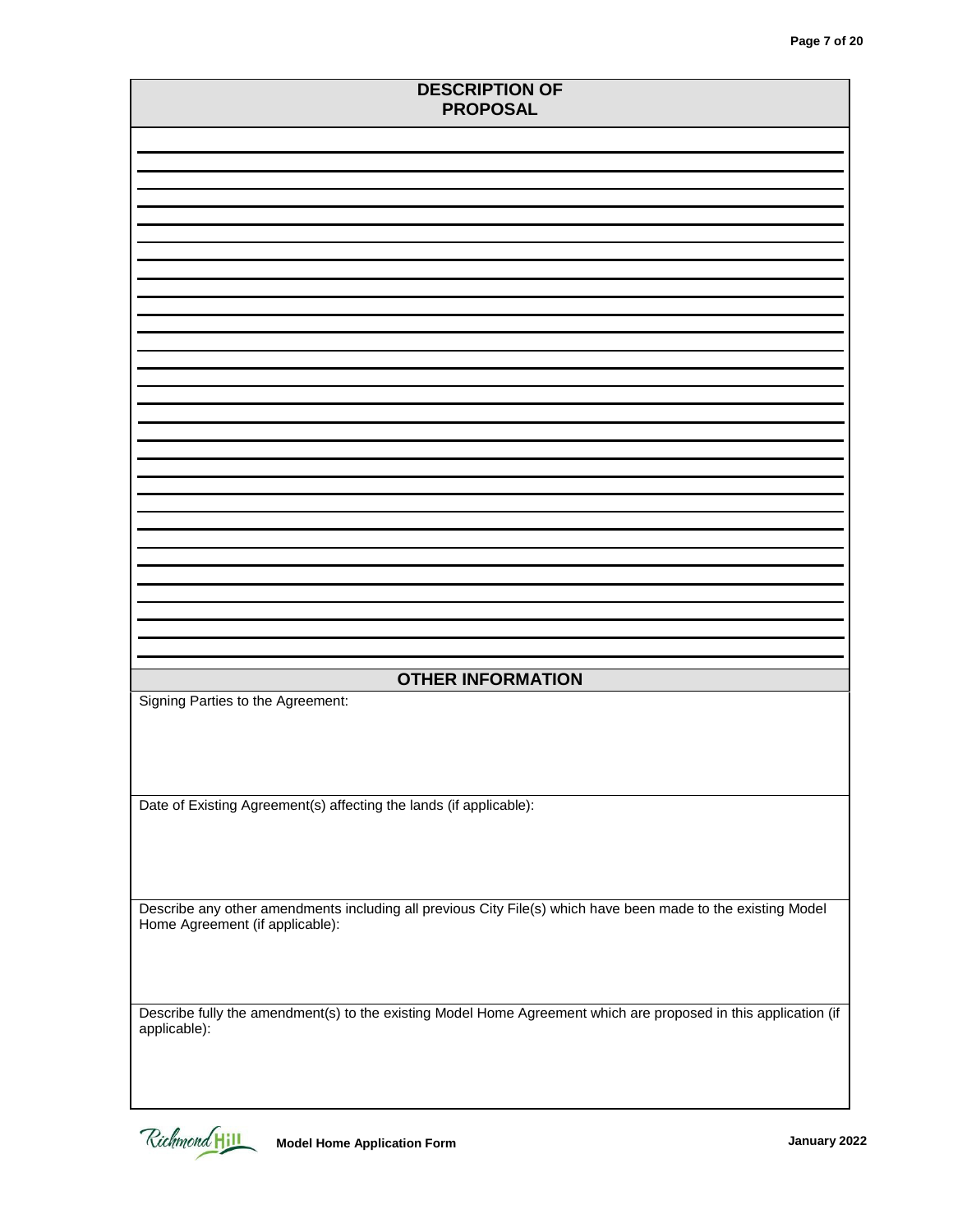### **AUTHORIZATION OF REGISTERED OWNER(S)**

| of the<br>I,_                                                                                                                                                                                                                                                                                                                                           | in the the state of the state of the state of the state of the state of the state of the state of the state of                                                                                                                               |
|---------------------------------------------------------------------------------------------------------------------------------------------------------------------------------------------------------------------------------------------------------------------------------------------------------------------------------------------------------|----------------------------------------------------------------------------------------------------------------------------------------------------------------------------------------------------------------------------------------------|
| application are true and I make this solemn declaration conscientiously believing it to be true and knowing<br>that it is the same force and effect as if made under oath and by virtue of the Canada Evidence Act.                                                                                                                                     | solemnly declare that all of the above statements contained within the                                                                                                                                                                       |
| I/We,_________<br>hereby authorize <b>the contract of the contract of the contract of the contract of the contract of the contract of the contract of the contract of the contract of the contract of the contract of the contract of the contract</b><br>approval.                                                                                     | being the registered owner(s) of the subject lands,                                                                                                                                                                                          |
| I/We.<br>hereby authorize and provide consent to municipal and relevant external agency review staff to enter upon<br>the subject lands during regular business hours over the time that the application(s) is/are under<br>consideration by the City of Richmond Hill.                                                                                 | being the registered owner(s) of the subject lands,                                                                                                                                                                                          |
|                                                                                                                                                                                                                                                                                                                                                         |                                                                                                                                                                                                                                              |
|                                                                                                                                                                                                                                                                                                                                                         |                                                                                                                                                                                                                                              |
|                                                                                                                                                                                                                                                                                                                                                         |                                                                                                                                                                                                                                              |
|                                                                                                                                                                                                                                                                                                                                                         |                                                                                                                                                                                                                                              |
|                                                                                                                                                                                                                                                                                                                                                         |                                                                                                                                                                                                                                              |
| "Notice of Collection"                                                                                                                                                                                                                                                                                                                                  |                                                                                                                                                                                                                                              |
| "The information collected on this form is authorized under the <i>Planning Act R.S.O. 1990</i> as amended, c. P.13. All information is<br>considered to be available to the members of the PUBLIC upon demand. This practice is in accordance with the principles contained<br>in the Municipal Freedom of Information and Protection of Privacy Act." |                                                                                                                                                                                                                                              |
|                                                                                                                                                                                                                                                                                                                                                         | <b>OFFICE USE ONLY</b>                                                                                                                                                                                                                       |
| File Number:                                                                                                                                                                                                                                                                                                                                            | <b>Related File Number:</b>                                                                                                                                                                                                                  |
| $\Box$ D19- $\Box$ D19- $\Box$ D19- $\Box$ D19- $\Box$                                                                                                                                                                                                                                                                                                  | П                                                                                                                                                                                                                                            |
|                                                                                                                                                                                                                                                                                                                                                         | DO2-Record and the contract of the contract of the contract of the contract of the contract of the contract of<br>$\Box$                                                                                                                     |
|                                                                                                                                                                                                                                                                                                                                                         | $\Box$                                                                                                                                                                                                                                       |
|                                                                                                                                                                                                                                                                                                                                                         | П                                                                                                                                                                                                                                            |
|                                                                                                                                                                                                                                                                                                                                                         | <b>DOS- Contract Contract Contract Contract Contract Contract Contract Contract Contract Contract Contract Contract Contract Contract Contract Contract Contract Contract Contract Contract Contract Contract Contract Contrac</b><br>$\Box$ |
|                                                                                                                                                                                                                                                                                                                                                         | $DO6-$<br>П.                                                                                                                                                                                                                                 |
| Date Received:                                                                                                                                                                                                                                                                                                                                          | Date Completed:                                                                                                                                                                                                                              |
| Amount Paid: \$                                                                                                                                                                                                                                                                                                                                         | Checked by:                                                                                                                                                                                                                                  |
| Pre-submission meeting date:                                                                                                                                                                                                                                                                                                                            | Pre-submission meeting Planner(s):                                                                                                                                                                                                           |
| <b>Planner Assigned:</b>                                                                                                                                                                                                                                                                                                                                | Development Process Coordinator:                                                                                                                                                                                                             |
| Pre-application meeting date:                                                                                                                                                                                                                                                                                                                           | Pre-application meeting Planner(s):                                                                                                                                                                                                          |

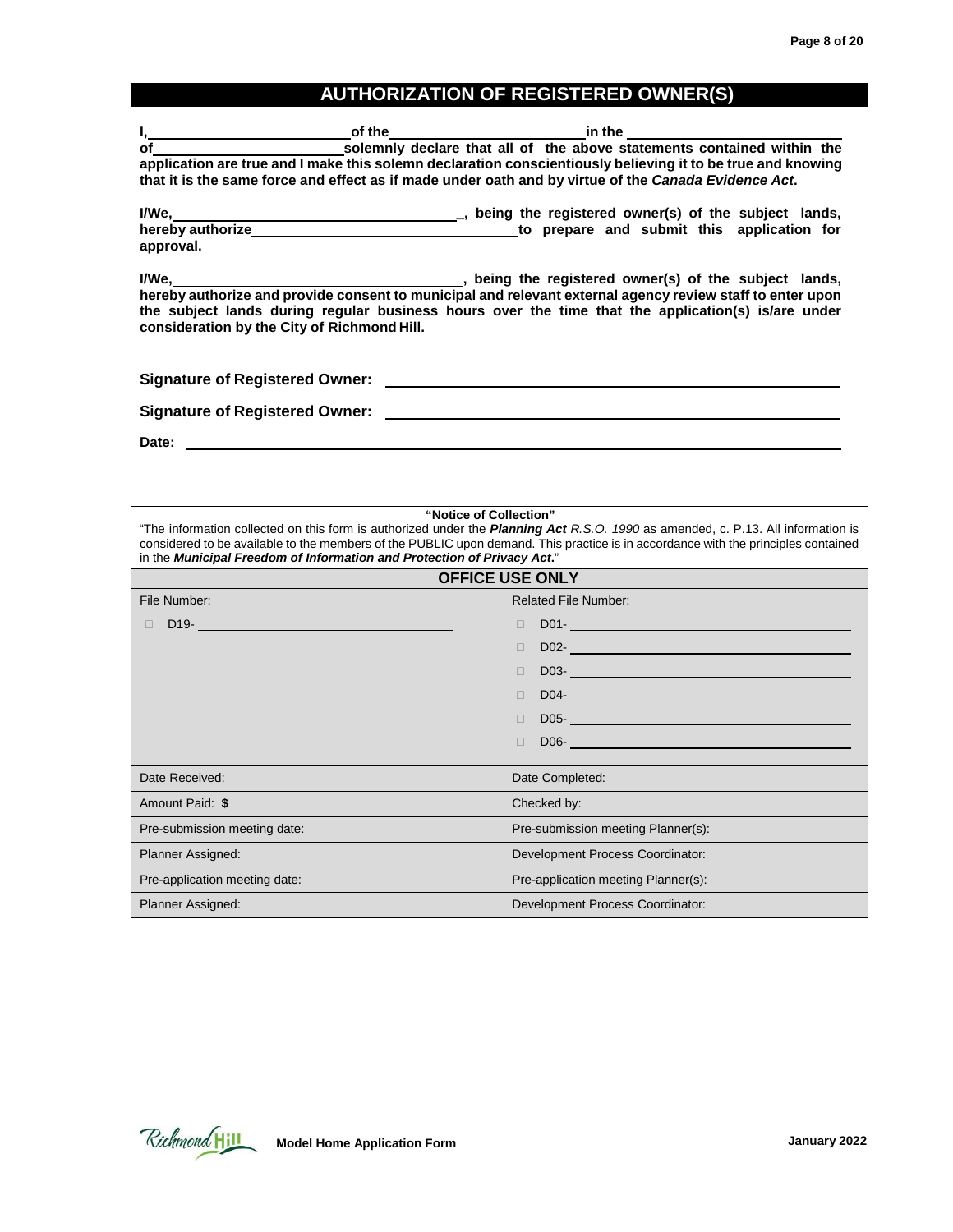| <b>2022 MODEL HOME APPLICATION AND PROCESSING FEES</b>                                                                                                                                                                            |                                                                                                                                                     |                  |    |       |
|-----------------------------------------------------------------------------------------------------------------------------------------------------------------------------------------------------------------------------------|-----------------------------------------------------------------------------------------------------------------------------------------------------|------------------|----|-------|
|                                                                                                                                                                                                                                   | <b>Application Fee</b>                                                                                                                              |                  |    | 2,749 |
|                                                                                                                                                                                                                                   | Processing Fee (up to a maximum of \$7,312))                                                                                                        | units<br>x \$571 |    |       |
|                                                                                                                                                                                                                                   | Re-Application/Re-Submission Fee                                                                                                                    |                  |    | 1,385 |
|                                                                                                                                                                                                                                   | <b>Agreement Preparation Fee</b>                                                                                                                    |                  |    | 1,300 |
|                                                                                                                                                                                                                                   | <b>PRE-SUBMISSION MEETING</b>                                                                                                                       |                  |    |       |
|                                                                                                                                                                                                                                   | <b>Subtract Pre-Submission Meeting Fee</b>                                                                                                          |                  | S. | (643) |
|                                                                                                                                                                                                                                   |                                                                                                                                                     | <b>TOTALS</b>    |    |       |
|                                                                                                                                                                                                                                   | ALL FEES EFFECTIVE JANUARY 1, 2022, IN ACCORDANCE WITH BY-LAW 68-21 (NON-REFUNDABLE)<br>ALL CHEQUES TO BE MADE PAYABLE TO THE CITY OF RICHMOND HILL |                  |    |       |
| <b>NOTE:</b><br>A RE-APPLICATION FEE SHALL APPLY TO AN APPLICATION THAT HAS BEEN DORMANT FOR ONE (1) YEAR<br>OR FOR OWNER INITIATED MODIFICATIONS OR REVISIONS TO AN APPLICATION PREVIOUSLY CIRCULATED<br>FOR REVIEW AND COMMENT. |                                                                                                                                                     |                  |    |       |

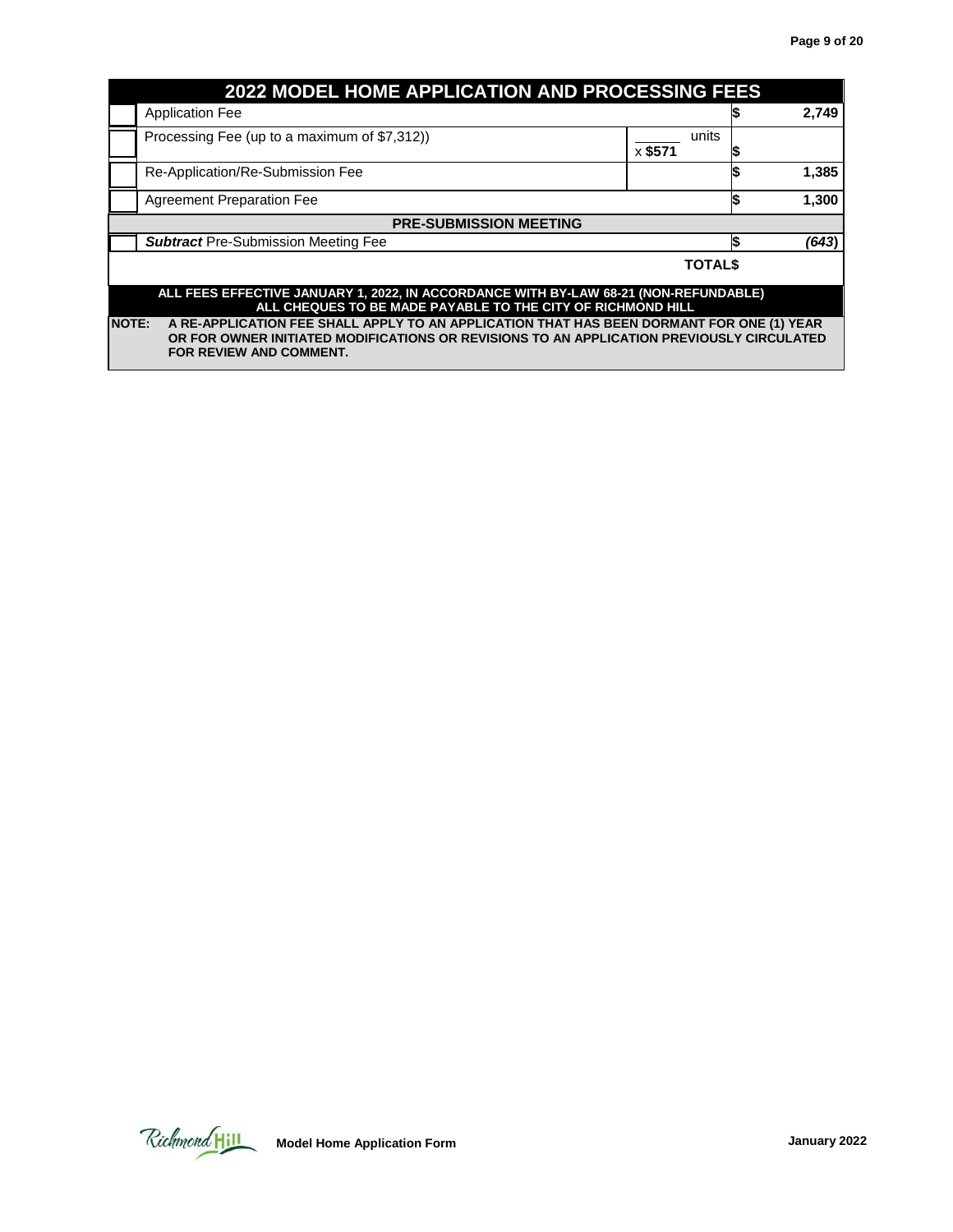

#### **DEVELOPMENT APPLICATIONS**

The Toronto and Region Conservation Authority (TRCA) is empowered by the *Conservation Authorities Act* to regulate development, interference with wetlands and alterations to shorelines and watercourses, and to provide technical expertise on flood and erosion control, stormwater management, and the protection of natural features and functions within watersheds.

It is the TRCA's goal is to ensure that development is not at risk from flooding or erosion hazards; to protect and regenerate the ecological health and integrity of natural systems; and to provide opportunities for public use and enjoyment of the natural system.

Once an application has been deemed by complete by the TRCA, applications are subject to a 30 to 60 business day review which may extend further depending on the level of complexity.

The **'TRCA Administrative Fee Schedule for Planning Services'** outlines application and processing fees that are to be paid to the TRCA. For further details please visit the TRCA website at **[www.trca.on.ca](https://trca.ca/?src=trca.on.ca)** and click on the Planning and Permits button located near the top page.

#### **PERMIT APPLICATION (Ontario Regulation 166/06)**

The TRCA administers Regulation under the *Conservation Authorities Act* which requires any proposed development, interference to wetlands, or alterations to shorelines or watercourses within the TRCA;s Regulated Area to receive a Permit from the TRCA. As such, a separate application for reviewing development within TRCA jurisdiction may be deemed necessary through the development review process. It is important to note that a Permit can only be issued to the property Owner, not an agent or contractor, and Permits are not transferable. All Permits are valid for two (2) years unless otherwise specified. For further details please visit the TRCA website at **www.trca.on.ca** and click on the 'Planning and Building' button located near the top page.

Permit applications are subject to a separate process and fee that is to be paid prior to the City of Richmond Hill's approval. Please also refer to **[www.trca.on.ca](https://trca.ca/?src=trca.on.ca)** and click on the 'Planning and Permits' button, located near the top of the page to see the **'TRCA Administrative Fee Schedule for Development, Interference with Wetlands and Alterations to Shorelines and Watercourses (Ontario Regulation 166/06, as amended)'**.

**NOTE: WHERE APPLICABLE, A TRCA PERMIT UNDER ONTARIO REGULATION 166/06, AS AMENDED FROM TIME TO TIME, MAY BE REQUIRED PRIOR TO THE MUNICIPALITY ISSUING A BUILDING PERMIT.**

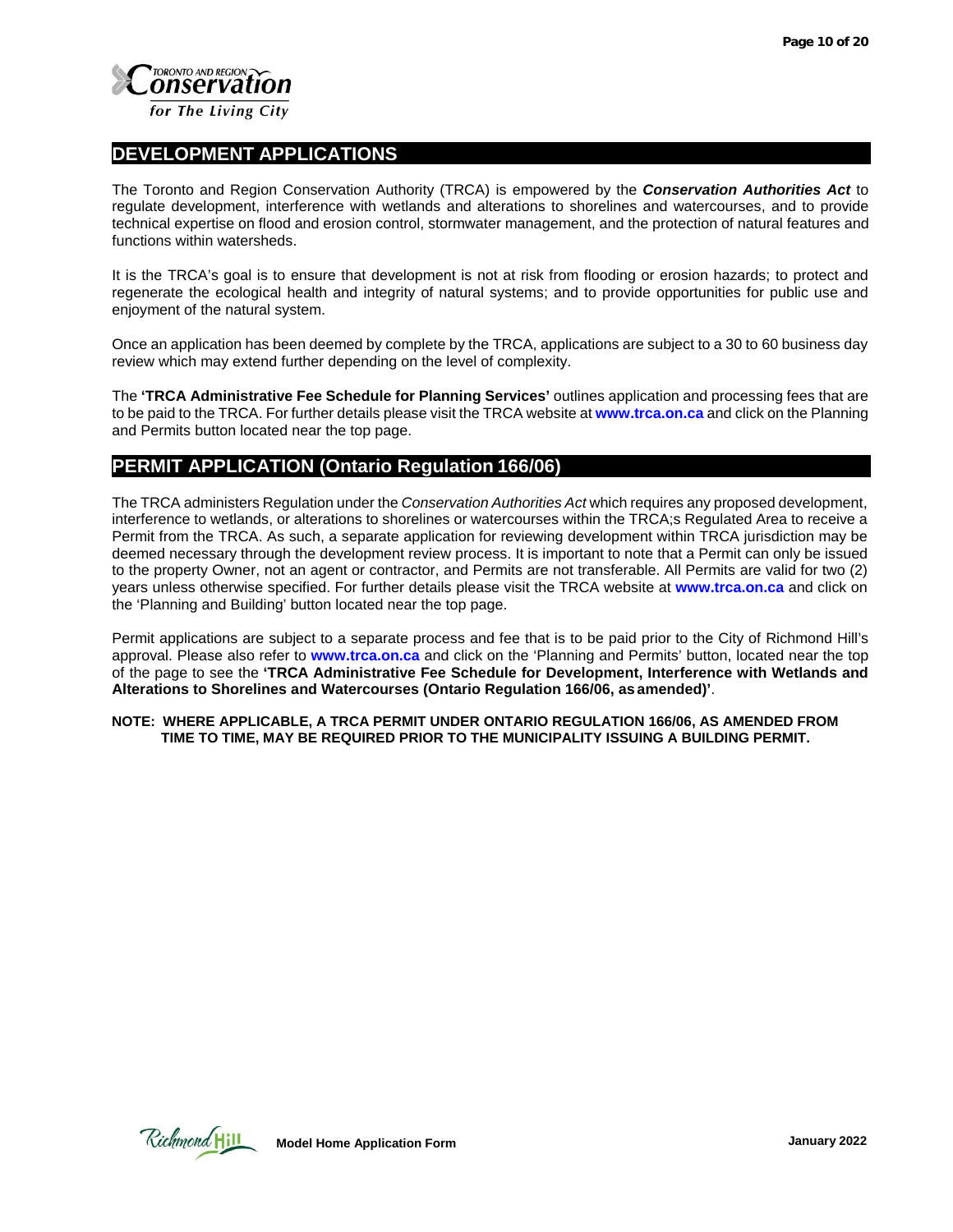#### **APPENDIX "1" - SUBMISSION REQUIREMENTS**

The following is a comprehensive listing of the City's standard requirements with respect to the preparation of individual plans and required documentation as part of the preparation of Model Home Application:

**NOTES: (1) ALL PLANS ARE TO BE FOLDED TO LETTER SIZE (i.e. 8.5 BY 11 INCHES) WITH THE TITLE BLOCK SHOWING. UNFOLDED PLANS WILL NOT BE ACCEPTED OR PROCESSED. (2) PLANS MUST BE ACCURATELY DRAWN TO SCALE IN METRIC.**

#### **SUBMISSION REQUIREMENTS LETTER AND APPLICANT RESPONSE LETTER**

As part of the City's Pre-Submission and Pre-Application Meeting requirements (refer to **Appendix "2"**), the applicant will be provided with a Submission Requirements Letter detailing the plans and supporting documentation required in order to provide the City with a complete application. The required plans and supporting documentation submitted to the City by the applicant must also be accompanied with a letter (the Applicant Response Letter) which details the plans and supporting documentation being submitted with the complete application. Where the required information has not been provided in accordance with the City's Submission Requirements Letter, a detailed summary as to **WHY** the information has not been provided.

#### **NOTE: BOTH THE SUBMISSION REQUIREMENTS LETTER AND THE APPLICANT RESPONSE LETTER ARE TO BE** SUBMITTED IN CONJUNCTION WITH THE RELATED DEVELOPMENT APPLICATION(S).

#### **SUPPORTING DOCUMENTATION**

Other documents that the City may require to be submitted in conjunction with the development application:

| <b>Building Shadow Impact Assessment Study</b><br>Sight-line Study<br><b>Environmental Site Assessment</b><br><b>Environmental Impact Statement</b><br><b>ORMCP Conformity Statement/Study</b><br>Hydrogeological Study<br>Natural Heritage Evaluation<br>Heritage Impact Assessment Report<br>Archaeological Assessment<br><b>Building Materials Samples</b><br>Urban Design Brief<br>Angular Plane Analysis<br>Context Plan<br><b>Coloured Perspective Drawings</b><br>Photographs of Existing Context | <b>Functional Servicing Report</b><br>Noise Attenuation Study<br>Transportation Study (access, parking, etc.)<br>Parking and Loading Study<br><b>Construction Traffic Management Plan</b><br>Regional Access and External Roadwork Plan<br>Illumination and Traffic Signal Plan<br>Pavement Marking and Signage Plan<br><b>Photometric Analysis</b><br>Reference Plan for Land Conveyances<br>Cost Estimate Site Works (municipal/external<br>works, shoring works, etc.)<br><b>TRCA Studies and Drawings</b><br>Others (as required by the City) |
|----------------------------------------------------------------------------------------------------------------------------------------------------------------------------------------------------------------------------------------------------------------------------------------------------------------------------------------------------------------------------------------------------------------------------------------------------------------------------------------------------------|---------------------------------------------------------------------------------------------------------------------------------------------------------------------------------------------------------------------------------------------------------------------------------------------------------------------------------------------------------------------------------------------------------------------------------------------------------------------------------------------------------------------------------------------------|
|----------------------------------------------------------------------------------------------------------------------------------------------------------------------------------------------------------------------------------------------------------------------------------------------------------------------------------------------------------------------------------------------------------------------------------------------------------------------------------------------------------|---------------------------------------------------------------------------------------------------------------------------------------------------------------------------------------------------------------------------------------------------------------------------------------------------------------------------------------------------------------------------------------------------------------------------------------------------------------------------------------------------------------------------------------------------|

#### **NOTE: THE SPECIFIC TYPE AND NUMBER OF SUPPORTING DOCUMENTS WILL BE IDENTIFIED IN THE SUBMISSION REQUIRMENTS LETTER FOLLOWING THE PRE-SUBMISSION AND/OR PRE-APPLICATIONMEETING.**

#### **LEGAL DESCRIPTION**

The Legal Description for the affected lands shall include the following:

- (a) a Reference Plan, Registered Plan, or Plan of Survey certified by an Ontario Land Surveyor and a legal description of the land; and,
- (b) a copy of the Deed/Transfer of Land of the current registered owner of the lands which are subject to the application.

#### **DEVELOPMENT APPLICATION SUMMARY**

The Development Application Summary shall provide a brief overview of the proposed development and shall clearly indicate the following (refer to **Appendix "3**"):

- name of the applicant;
- the location of the subject lands (including legal description, municipal address and aerial photo);
- applicable Official Plan policies;
- current and proposed zoning classification;
- site and development statistics; and,
- a Site Plan or Concept Plan.

Richmond Hill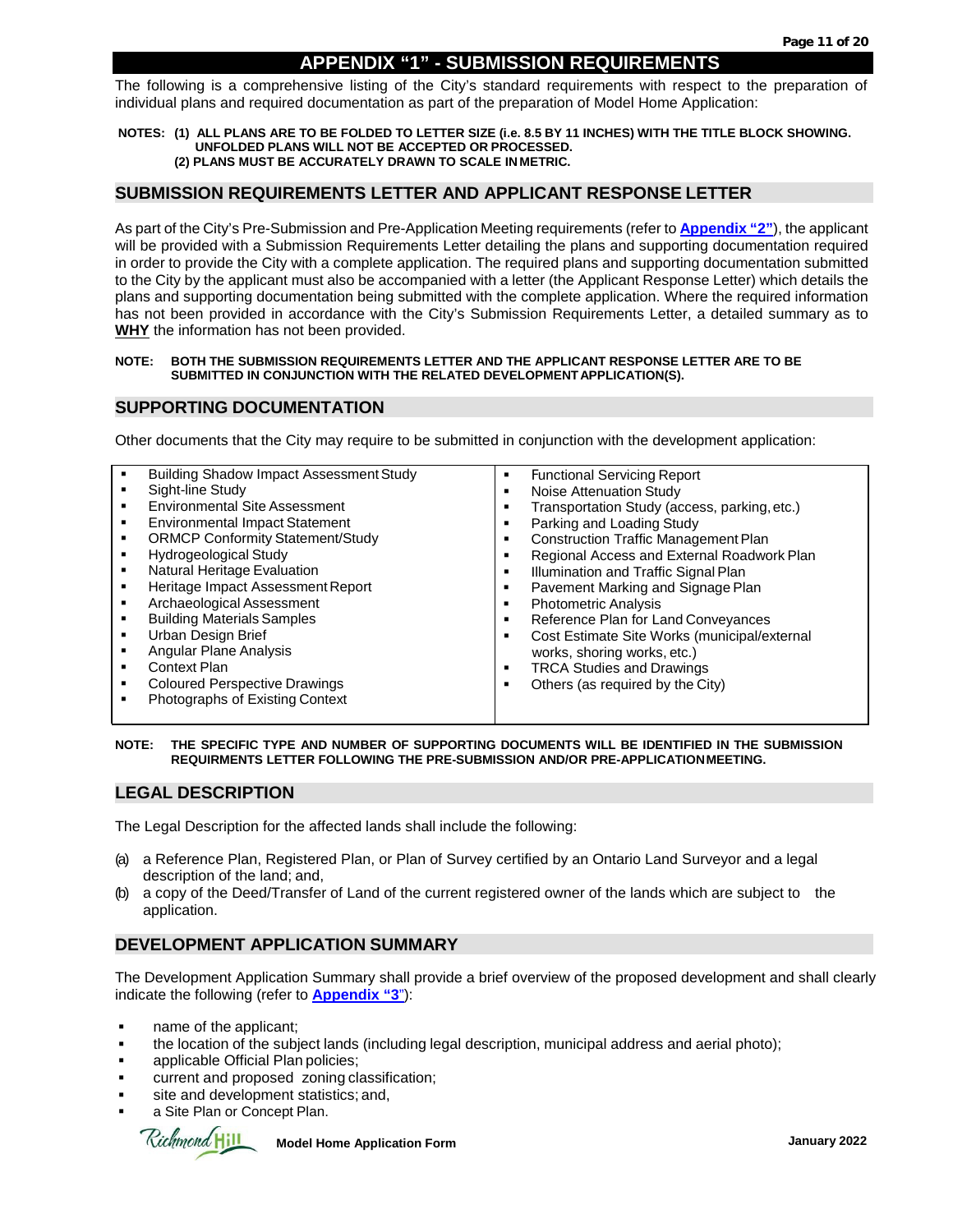#### **CONCEPT PLAN**

The Concept Plan shall clearly depict **IN COLOUR** the existing and proposed development, surrounding buildings, roadways, access points and natural features encompassing a large enough area to give a clear indication of the proposal in the context of the immediate neighbourhood. More specifically, the Concept Plan shall depict the following, in colour:

- the location, size and use of all existing buildings and structures (**OUTLINED INGREY**);
- the location, size and use of all proposed buildings and structures with dimensions (**OUTLINED IN BLACK**);
- proposed parking areas, parking spaces, loading spaces, access points, curbing, paved areas, driveways, etc. (**IN GREY**);
- proposed landscaped areas (**IN GREEN**);
- abutting land uses (**OUTLINED IN GREY ON WHITE BACKGROUND**); and,
- a location/key map.

#### **SITE PLAN**

The Site Plan shall be prepared by an architect, engineer or qualified draftsperson and depict the following:

- key map;
- north arrow and bar scale (preferred scales 1:100, 1:200, 1:300, 1:400, 1:500 in **METRIC**);
- a legible chart on the plan summarizing the following:
	- a) total property area;
	- b) total building area;
	- c) height of the building;
	- d) total gross floor area of proposed and existing building;
	- e) type, number and floor area of tenant units, suites, etc. (ifapplicable);
	- f) total leaseable or rentable area (if applicable);
	- g) nature of proposed tenancy (if applicable);
	- h) total number of parking spaces (visitor, handicapped spaces, etc.);
	- i) Building Classification according to the Ontario Building Code;and,
	- j) specify if the building is to be sprinklered.
- Municipal Address, if any (depict location and detail of municipal number to be displayed);
- property lines, dimensions and area of the property;
- location of all existing and proposed buildings and structures indicating building dimensions, setbacks, separations, building entrances (both pedestrian and vehicular);
- curbs, sidewalks and trees (if any) in abutting right-of-way(s);
- abutting road allowances and their widths, including centerline of road and street name;
- site context including adjacent building setbacks and all trees on abutting lines within 3 metres of the property;
- all applicable 0.3 metre reserves;
- location and use of all buildings and access points on lands abutting and adjacent to the subject property on both sides of the roadway (whereapplicable);
- the centerline of abutting Regional roads (whereapplicable);
- the location of all adjacent access points and intersections on both sides of a roadway (where applicable);
- proposed driveway configuration, width and surface treatment;
- access ways, their dimensions and widths including proposed direction of traffic flow, and curb radii (if applicable);
- proposed parking layout and the location, number and size of parking spaces;
- the provision of a stable surface with egress away from the proposed building(s) at all required exits;
- location of refuse storage areas (both external andinternal);
- screening details for external refuse containers and loading areas (if applicable);
- location and dimensions of the proposed snow storage area(s) to be established on the subject lands;
- location of utility meters;
- location and colour of downspouts;

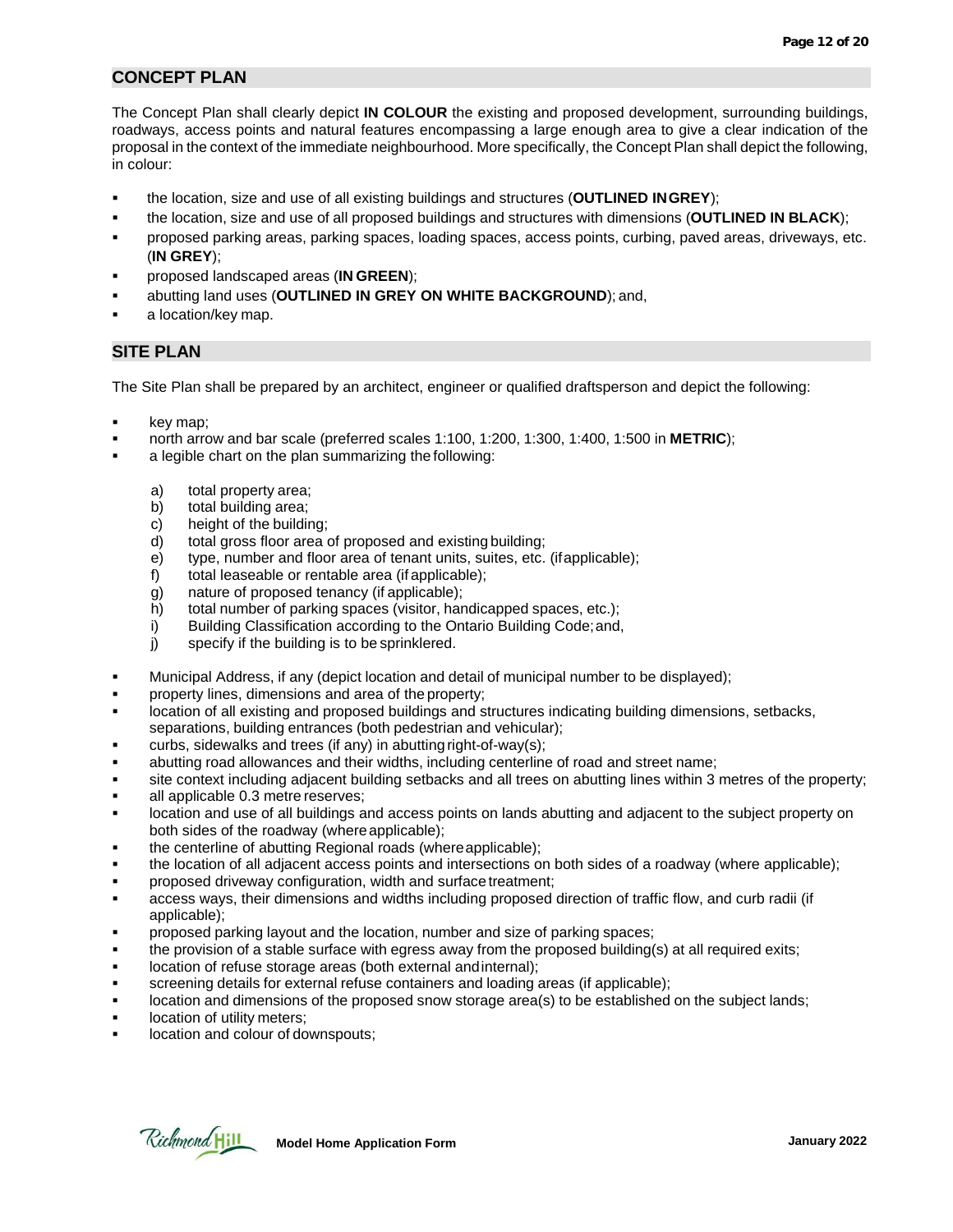- location of existing and proposed fire route(s) (including width and centre line radius at all changes in direction). For specific requirements refer to Section 1090 of the **City's MunicipalCode**;
- location of fire hydrants (municipal or private) or other required fire protection water source, overhead clearance for any projections, Fire Services Division siamese connections, size and location of private watermains, location of fire route signs;
- location and dimensions of all fire route, street numbering and ground signage (including setbacks from property lines, where applicable);
- for Townhouse developments, the location of a Key Plan at the main entrance of the site and details associated thereto;
- areas for landscaping, walkways (identifying surface treatment), entrances, courts, walls, fences and benches;
- location of abutting parkland/open space, (if applicable);
- location of all on site recreational amenity spaces (i.e. playgrounds);
- location of all existing woodlots, trees, valleys and natural features;
- location and details of fencing where site abuts parkland/open space;
- location of natural features in accordance with TRCA policy under Ontario Regulation 166/06 (i.e. TRCA staked and approved top-of-bank, contiguous valley vegetation and TRCA approved long term stable top-ofslope, engineered floodline and associatedbuffers)
- all above ground fixtures including hydro transformers and poles, street light facilities, if any;
- location of hoarding fence (if applicable);
- location of all retaining walls over 0.5 metres, exterior stairs and ramps;
- location of the proposed first floor grade elevation;
- location of all easements and adjacent right-of-ways (including railways, etc.);
- identification of all streets abutting the lands;
- clearly differentiate the existing structure from proposed development/addition;
- provide photos of streetscapes adjacent to the property; and,
- a notation indicating conformity with the **City [Wide Urban](https://www.richmondhill.ca/en/find-or-learn-about/urban-design.aspx) Design Guidelines**, other applicable relevant Urban Design Study, and the City's Accessibility Guidelines;

#### **NOTE: ALL PROPOSED SIGNAGE WILL BE REVIEWED IN ORDER TO DETERMINE CONFORMITY WITH THE PROVISIONS OF THE CITY'S SIGN BY-LAW. HOWEVER, FINAL APPROVAL OF PROPOSED SIGNAGE IS TO BE GRANTED THROUGH A SIGN PERMIT AND IF NECESSARY, A SIGN VARIANCE APPLICATION.**

#### **ELEVATION PLAN**

The Elevation Plan shall be prepared by an architect, engineer or qualified draftsperson and shall depict the following information and standard notations:

- all dimensions shall be shown in **METRIC**;
- drawings **ALL** of building elevations and cross sections together with an indication of the specific finishing materials, architectural design and features including all trim works, lighting and other detailing are to accompany the application;
- one (1) coloured rendering of the elevations to be provided upon request for major commercial, industrial and residential developments;
- at least one (1) three dimensional (3D) image of the building elevations shall be provided upon request for buildings over two (2) storeys in height and will be required for buildings over four (4) storeys;
- proposed height of buildings (in metres and storeys);
- the ratio of the gross area of proposed windows, sidelights, skylights, glazing in doors and sliding doors to the gross area of peripheral walls;
- the height of all openings;
- the direction of view (i.e. North, South, East,West);
- a streetscape elevation (i.e. Yonge Street Elevation);
- rooftop mechanical ventilation screening design for Commercial and Industrial buildings (if applicable); and,
- geodetic elevations for those developments subject to the Buttonville Airport Zoning Regulations.
- the location of all windows, doors, loading docks, siamese connections, etc.
- conceptual wall signage location including the location, size and sign type (i.e. individual letters, box, lighting, etc.);
- proposed location and size of signage (if applicable);
- the location and dimensions of all proposed street numbering and wall signage;
- the location and screening of all utility meters from all street views, especially intersections;

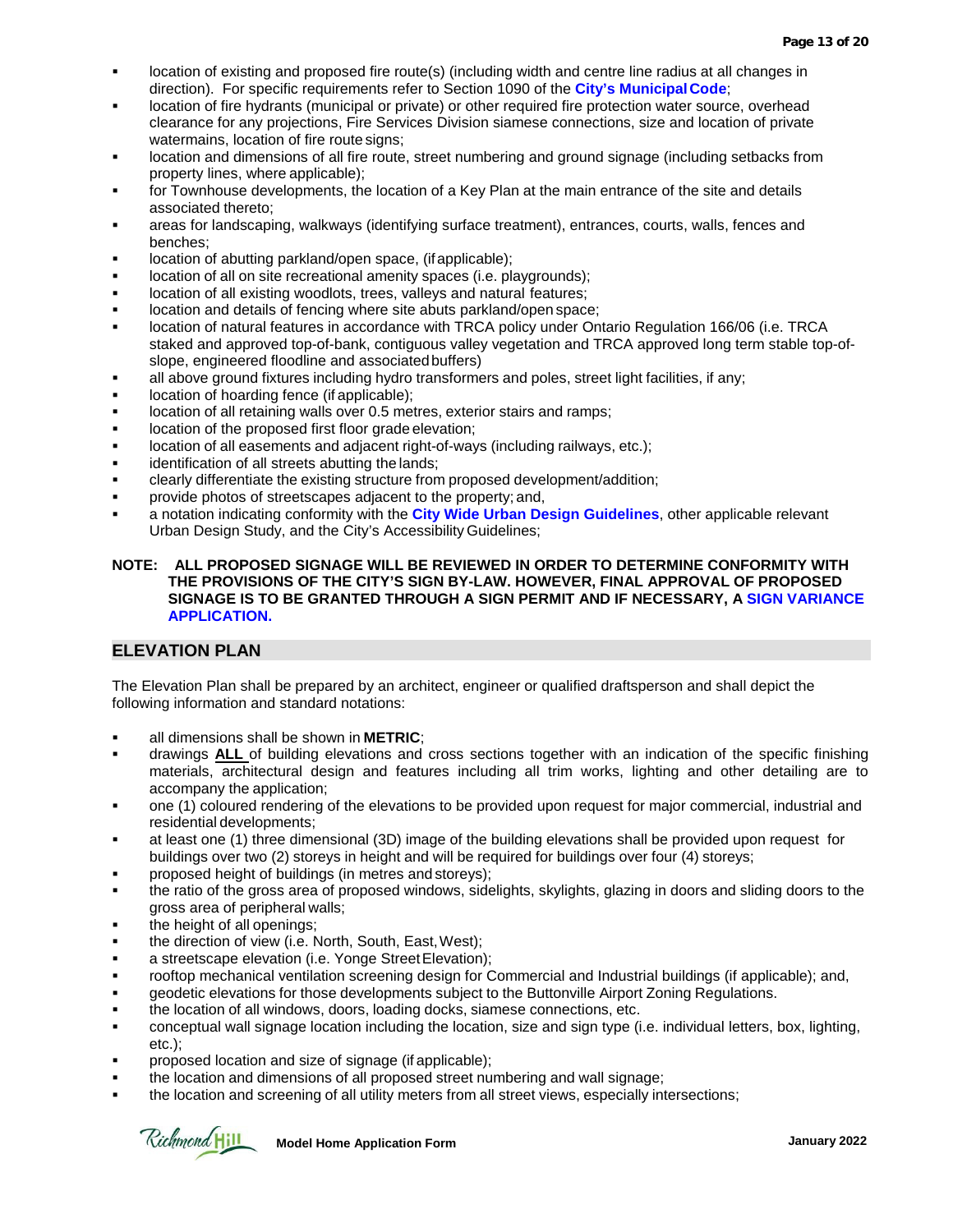- details of all sides of the proposed building, including the type and colour of materials to be indicated on the drawings in addition to a material schedule and/or a material sample board, as required; and,
- a notation indicating conformity with the **City [wide Urban Design Guidelines](https://www.richmondhill.ca/en/find-or-learn-about/urban-design.aspx)**, any relevant Urban Design Study, and the City's Accessibility Guidelines.

**NOTE: (1) COLOURED RENDERINGS AND SAMPLES OF MATERIALS TO BE UTILZED IN THE CONSTRUCTION OF BUILDING ELEVATIONS ARE TO BE PROVIDED UPON REQUREST FOR MAJOR COMMERCIAL, INDUSTRIAL, RESIDENTIAL AND MIXED USE DEVELOPMENTS.**

**(2) ALL PROPOSED SIGNAGE WILL BE REVIEWED IN ORDER TO DETERMINE CONFORMITY WITH THE PROVISIONS OF THE CITY'S SIGN BY-LAW. HOWEVER, FINAL APPROVAL OF PROPOSED SIGNAGE IS TO BE GRANTED THROUGH A SIGN PERMIT AND IF NECESSARY, A SIGN VARIANCE APPLICATION.**

#### **FLOOR PLAN**

The Floor Plan shall clearly depict the following:

- the layout, existing and proposed uses and dimensions of the proposed structure of each floor (storey) or typical floor of the proposed building(s); and,
- location of all doors and windows.

#### **SITE SERVICING PLAN AND GRADING PLAN**

The Site Servicing Plan and Grading Plan shall depict the following:

#### **Standard Submission**

- **key map showing the location of the site;**
- legal boundaries and dimensions;
- scale 1:200 or 1:250 (metric);
- lot number, Registered Plan number and the Municipal Address;
- existing structures to be demolished;
- the location, dimensions, design details and design calculations of all construction, site control measures, including the details of proposed sediment and erosion control and details of any drainage system to be used upon the completion of construction;
- all existing and proposed storm sewers, sanitary sewers and watermains, manholes, pipe diameters, direction of flow, inverts, lengths and grades, pipe class and bedding and service connections shall be shown.
- land drainage and stormwater disposal arrangement, including catchbasins, soakways, ponding areas and impediments to the free flow of water and an indication of intended direction of surface flows. Details and location of all water detention controls are to be shown.
- utility servicing arrangements including location of Bell, Gas and Hydro utilities, existing poles, hydrants and the location and size of meter rooms, transformers, vaults, etc.
- existing and proposed grades and floor elevations.
- surfacing and grading of the property including all surface features such as driveways, ramps, walkways, proposed edgings or curbs and detail of proposed retaining walls (stamped by a Structural Engineer), and similar features.
- road widenings, easements, right-of-ways, etc.
- tree planting in the Regional right-of-way shall be undertaken in accordance with the Regional standards as articulated in the Region's Streetscaping Policy and using species from the Regional Street Tree Planting List.
- relationship of proposed grades to surrounding grades on adjacent properties to be shown. Sufficient grades external to the subject site are to be provided to adequately detail existing surface drainage patterns in the area. Finished first floor elevations of adjacent buildings are to be indicated on plan.
- coordinate proposed grading with the Tree Preservation Plan maintaining existing grades for preservation of trees.
- erosion and sedimentation controls and the recommendations from the Tree Preservation Plan should be shown on the Site Servicing Plan and Grading Plan where applicable.
- identify winter snow storage areas on the plan.
- geodetic benchmark to be used. Temporary benchmarks are not considered to be Geodetic in origin. **all proposed works shall be designed and referenced in accordance with the City's Materials, Standards and Specifications Manuals which can be accessed through the Environment & Infrastructure Services Department's Design and Construction section on the City's website at <https://www.richmondhill.ca/en/find-or-learn-about/Design-and-Construction-Guidelines.aspx>**

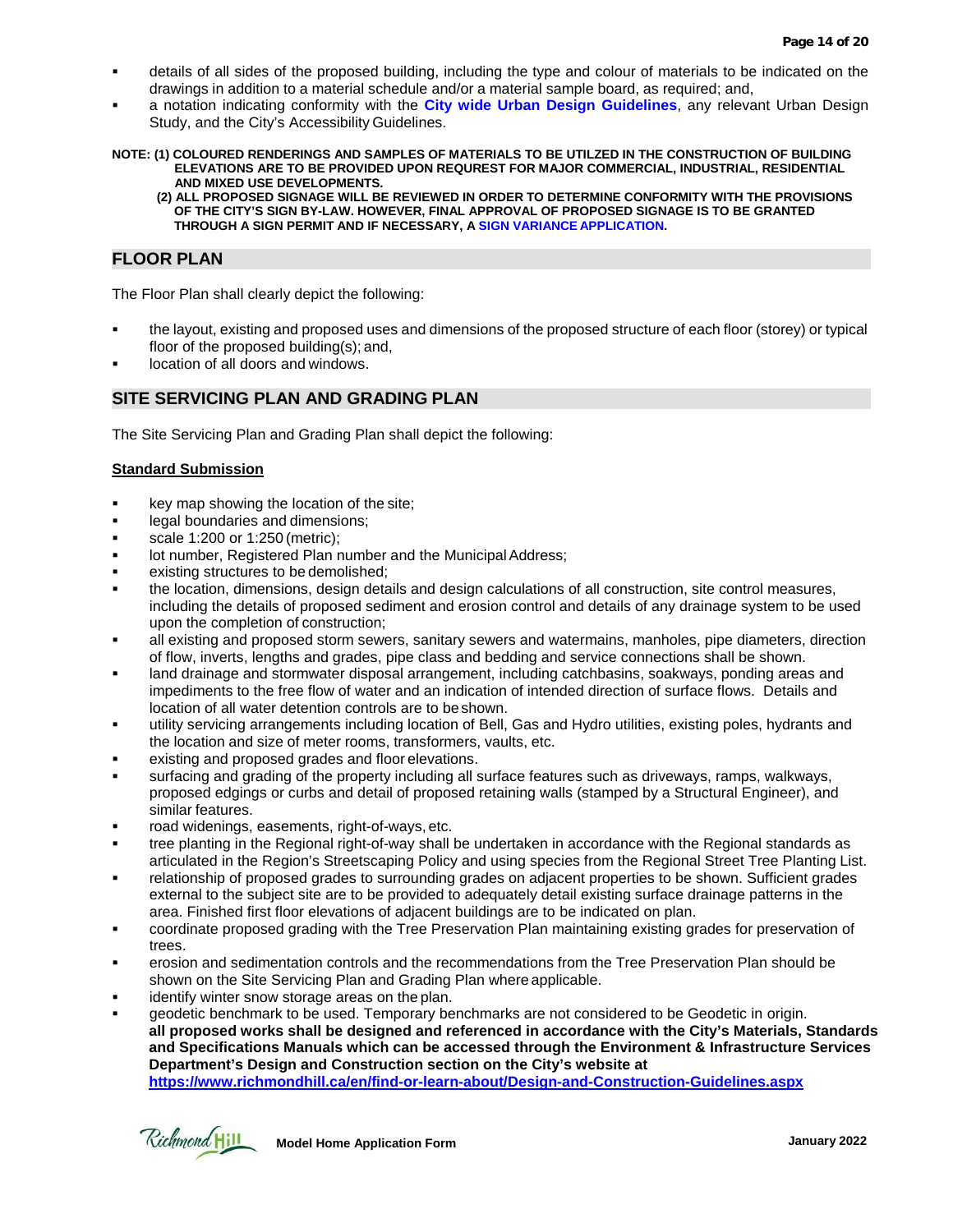**Page 15 of 20** a certification to be executed by a Registered Professional Engineer or Ontario Land Surveyor to state as follows:

**"I HAVE REVIEWED THE PLANS FOR THE CONSTRUCTION OF \_\_\_\_\_\_\_\_\_\_\_\_\_\_\_\_\_\_\_\_ LOCATED AT\_\_\_\_\_\_\_\_\_AND HAVE PREPARED THIS PLAN TO INDICATE THE COMPATIBILITY OF THE PROPOSED TO EXISTING ADJACENT PROPERTIES AND MUNICIPAL SERVICES. IT IS MY BELIEF THAT ADHERENCE TO THE PROPOSED GRADES AS SHOWN WILL PRODUCE ADEQUATE SURFACE DRAINAGE AND PROPER FACILITY OF THE MUNICIPAL SERVICES WITHOUT ANY DETRIMENTAL EFFECT TO THE EXISTING DRAINAGE PATTERNS OR ADJACENT PROPERTIES."**

The Site Servicing Plan and Grading Plan shall include Standard Notes as follows:

- a) all footing formwork elevations and setbacks are to be confirmed by a registered Professional Engineer or registered Ontario Land Surveyor prior to the placing of anyconcrete.
- b) prior to the superstructure works proceeding and the release of the Completion Stage Permit, the Owner's consultant must certify that the top of foundations are in conformity with the Grading Plan reviewed by the City.
- c) all rainwater leaders shall discharge onto splash pads at ground level at the locations indicated on the plan.
- d) existing boundary elevations along the site perimeter shall remain undisturbed. Drainage received from adjacent properties shall be accommodated and drainage from the subject lands shall be self contained.
- e) all yard areas shall receive a minimum of 100mm topsoil plussod.
- f) the applicant shall contact the City's Arborist for consent prior to any tree beingremoved.
- g) the applicant shall contact the Operations Section of the Environmental and Infrastructure Services Department and make all arrangements necessary for driveway access and site connections.
- h) the applicant shall contact the City's Building Services Division a minimum of 48 hours in advance of construction of any retaining wall deemed to be a "designated structure" in order to arrange for any necessary inspections.
- i) the applicant is responsible to ensure that all construction activity and final product conform to all City by-laws.

#### **Swimming Pools**

In addition to the preceding, a development proposal that includes a swimming pool shall also depict the following:

- the location of the proposed pool;
- the pool deck, hard surface landscaping, shed/cabana, pool equipment pad;
- existing and proposed grade elevations;
- swale length and grade, easements, retaining walls and catch basins;
- a 0.6 metre strip to remain undisturbed and unaltered at lotlines;
- the location of all existing trees;
- existing drainage patterns to remain unaltered;
- setbacks to all property lines;
- the location and setback to all accessory structures (include a notation on the plan that additional permits may be required);
- the setback from the pool edge-of-water to dwelling (minimum 1.2 metres);
- the setback to septic system (minimum 5 metres from septic bed and 1.5 metres from septic tank);
- fence type, fence location (minimum 1.5 metres from edge-of-water) and fence height (minimum 1.2 metres/maximum 1.8 metres);
- gate locations (to be self closing and self latching);
- child-proof access (locks a minimum 1.5 metres abovefloor);
- unassumed subdivision lots must provide a letter from the developer's consulting engineer that the lot grading has been certified; and,
- a certification on the drawing, to be executed by a Registered Professional Engineer or Ontario Land Surveyor stating as follows:

**"I HAVE REVIEWED THE PLANS FOR THE CONSTRUCTION OF A SWIMMING POOL LOCATED AT AND HAVE PREPARED THIS PLAN TO INDICATE THE COMPATIBILITY OF THE PROPOSED GRADES TO EXISTING ADJACENT PROPERTIES AND MUNICIPAL SERVICES. IT IS MY BELIEF THAT ADHERENCE TO THE PROPOSED GRADES AS SHOWN WILL PRODUCE ADEQUATE SURFACE DRAINAGE AND PROPER FACILITY OF THE MUNICIPAL SERVICES WITHOUT ANY DETRIMENTAL EFFECT TO THE EXISTING PATTERNS OR ADJACENT PROPERTIES"**

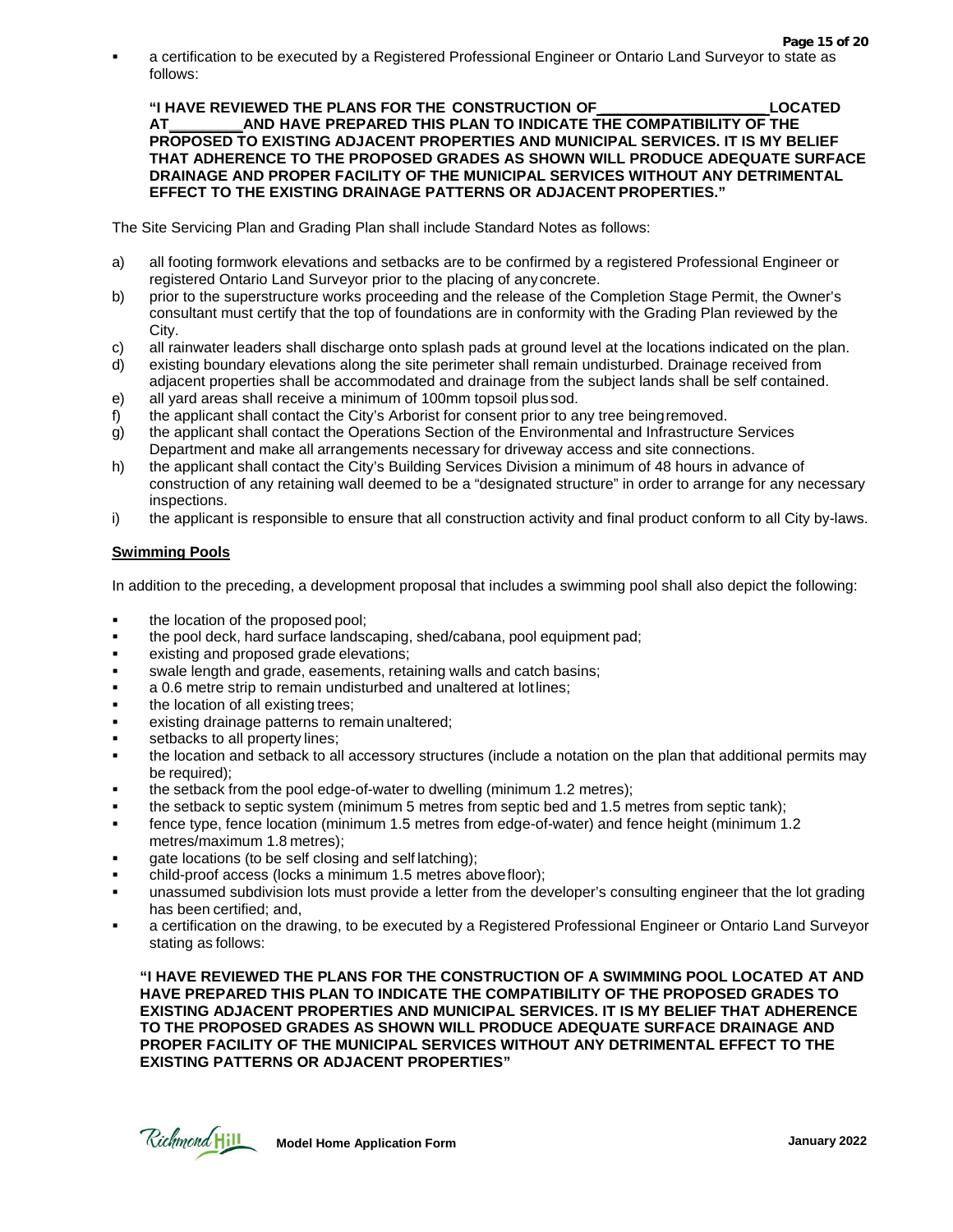The Site Servicing Plan and Grading Plan shall include Standard Notes as follows:

- a) all elevations and setbacks are to be confirmed by a Registered Professional Engineer or Ontario Land Surveyor prior to the placing of any concrete.
- b) prior to swimming pool works proceeding and the release of the Completion Stage Permit, the owner's consultant must certify that all elevations are in conformity with the Grading Plan reviewed by the City.
- c) existing boundary elevations along the site perimeter shall remain undisturbed. Drainage received from adjacent properties shall be accommodated and drainage from the subject lands shall be self- contained.
- d) the applicant shall contact the City Arborist for consent proper to any tree being removed.
- e) the applicant is responsible to ensure that all construction activity and final product confirm to all City by-laws.

#### **EROSION AND SEDIMENT CONTROL PLAN**

- erosion and sediment control measures shall be implemented on all development applications in accordance with the requirements found on the City's website at **https://www.richmondhill.ca/en/find-or-learn-about/Design-and-Construction-Guidelines.aspx**.
- the TRCA's Sediment and Erosion Control Guidelines can be found online at **[www.sustainabletechnologies.ca](https://sustainabletechnologies.ca/)**.

#### **EXTERIOR LIGHTING PLAN**

All Site Pan applications for commercial, industrial, institutional, recreational or athletic or multi-family residential developments require the submission of an Exterior Lighting Plan. All exterior lighting shall be designed in accordance with and in compliance with the City of Richmond Hill Light Pollution By-law No. 63-95. The following documentation is required:

#### **Plans indicating:**

- a) the location of all buildings and structures on theproperty;
- b) the location, number, type, position, elevation and mounting height of all exterior light fixtures, including internally or externally illuminated signs;
- c) the number and location of outdoor light fixtures to be equipped with automatic timing devices;
- d) any building design or other features which may affect the nature, intensity or direction of light emission from outdoor light fixtures; and
- e) certification that the building does not contain any architectural features, e.g. skylights, that will allow an unusual amount of light to escape to the sky from the interior of the building, or description of the steps that have been taken to prevent light escaping directly, i.e. without reflection, to the sky through such architectural features;

#### **Description and background information regarding all outdoor light fixtures, including:**

- a) catalogue description and specifications of lights to be used including lamp types, power (in watts) and tables or large scale plots showing the photometric distributions from the nadir to the zenith in the vertical plane;
- b) tables or plots of the calculated horizontal illumination levels on the illuminated portion of the applicant's property or the calculated mean horizontal illuminance for the illuminated portion of the applicant's property;
- c) tables or plots of the calculated vertical illumination levels on the specially illuminated walls or the calculated mean vertical illuminance for these walls; and,
- d) descriptions of provisions, if any, to reduce the illumination from "operational" to "security" levels after 23:00 hours or the close of business, whichever is later
- **NOTE: IF THE APPLICATION IS FOR RENOVATIONS OR AN ADDITION TO AN EXISTING DEVELOPMENT, EXISTING LIGHTING ALREADY MUST ALSO BE BROUGHT INTO COMPLIANCE WITH CITY STANDARDS. THEREFORE, THE INFORMATION SUBMITTED SHOULD COVER ANY CHANGES TO THE EXISTING LIGHTING THAT ARE REQUIRED TO BRING THE SITE INTO COMPLIANCE WITH REQUIREMENTS FOR LIGHT COLOUR, SHIELDING, AND OVERALL ILLUMINATION LEVELS.**

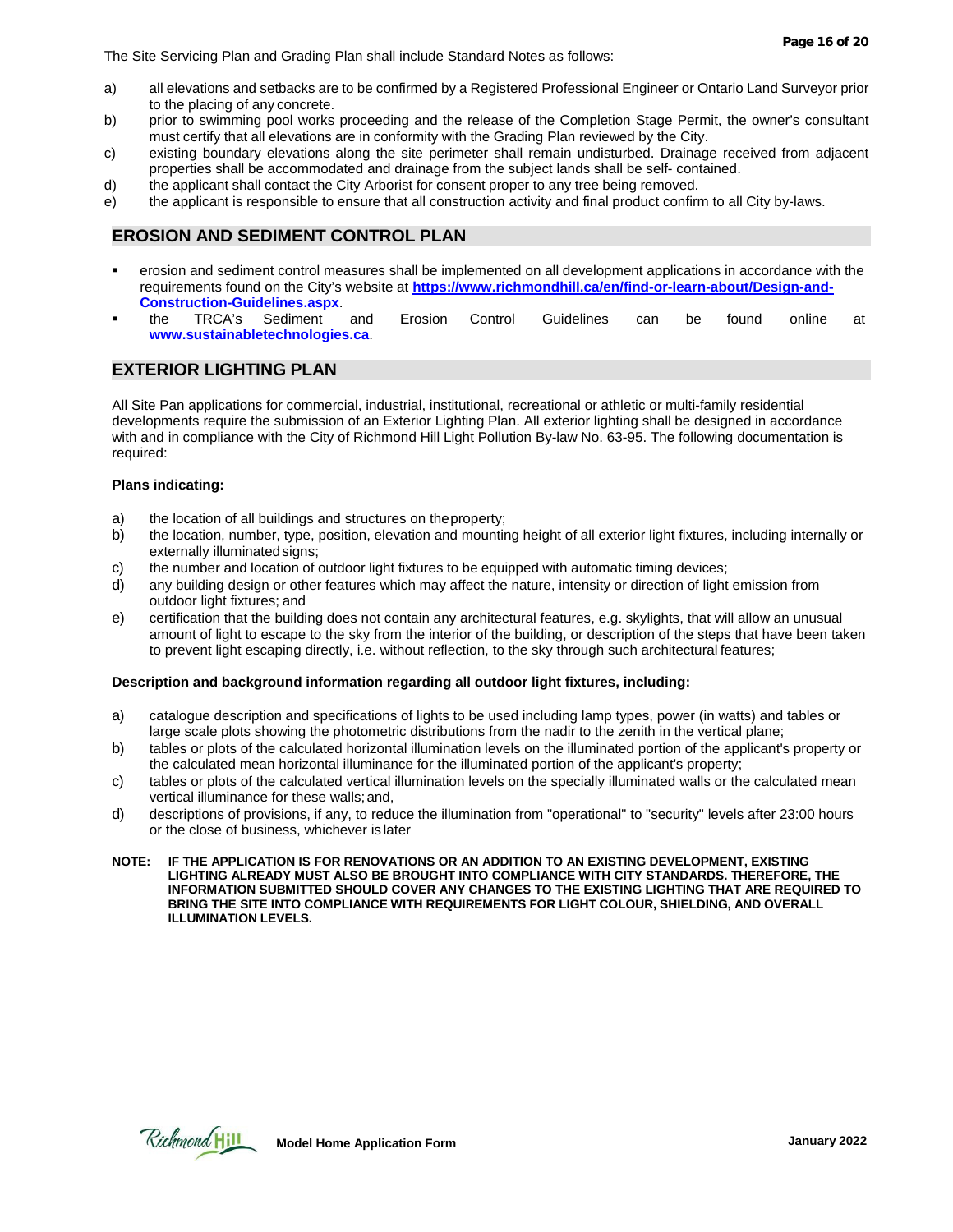#### **LANDSCAPE PLAN**

Landscape Plans are to be completed by a fully certified Landscape Architect, unless otherwise determined by the Commissioner of Planning and Infrastructure. The drawings are to be finalized, drawn in metric at a maximum scale of 1: 300, and include the following information:

- a) name, address, and telephone and e-mail numbers for Owner, Consultant and Agent;
- b) development application number;
- c) a key plan at a scale of approximately 1: 10 000 indicating exact location of the site including a north arrow;
- d) Municipal Address and legal description of the lands on thedrawings;
- e) adjacent land uses;
- f) north arrow and bar scale;
- g) a plant list using a key system, to indicate the full botanical name, common name, quantity, caliper, height, spread, quality, type of root stock and special remarks. Detail/specifications on sod/seeding are to be included on plan;
- h) location of all existing vegetation to be preserved;
- i) natural and man-made features such as berms, swales, ponds and ditches to be indicated (including dimensions). These features are to be contained within the site. Ponds and ditch type should be identified in respect to whether water is to remain. Appropriate safety measures to be incorporated;
- j) location of all recreational amenities and ground floor privacy areas, walkways, screens, protective fencing, exterior lighting, street furniture, hydrants, hydro transformers, curbs, and existing ground signs;
- k) location, details and/or specifications of proposed planting and paving and sodding, landscape structure details for benches, play structures, fences, walkways, retaining walls, planters, curbs, stairs, ramps and any other landscape features requiring clarification;
- l) grading information including existing topography and proposed grading within the site and along the property lines and existing slopes of surrounding lands, existing natural features designated for preservation, top and bottom elevations for retaining walls, drainage flow arrows, catch basins and sub- drains and underground garage roof slab elevations;
- m) where landscaping is proposed on top of underground garage roof slabs or other roofs, the project Engineer is required to certify that the roof slab is designed to support the mature growth of plant material, as proposed on the landscape plans, and a minimum of 1.5 metres of planting soil;
- n) where landscaping is incorporated into hard landscaping features such as planter boxes and tree pits, the design must provide for a minimum of 30  $\mathrm{m}^3$  soil volume;
- o) where play equipment is proposed, include a note on the landscape plan indicating that the play area is to be constructed, in accordance with the Canadian Standards Association, National Standard of Canada for Children's Play Spaces and Equipment;
- p) a cost estimate for the proposed landscape works, for the purposes of a Letter of Credit, should be included with the landscape submission; and,
- q) where a site abuts a Regional road, a Planting Plan for new and relocated vegetation to be planted within the Regional right-of-way shall be provided, subject to the Region's approval.
- **NOTE: LANDSCAPING WITHIN THE OAK RIDGES MORAINE SHOULD INCLUDE A MIX OF NATIVE SPECIES. FOR FURTHER INFORMATION, PLEASE REVIEW THE CITY'S LANDSCAPE SELECTION GUIDES AVAILABLE ON THE CITY'S WEBSITE AT [WWW.RICHMONDHILL.CA/NATIVEPLANTS.](https://www.richmondhill.ca/en/find-or-learn-about/Trees-and-Yards-Native-Species.aspx) PROPOSED LANDSCAPING IN CLOSE PROXIMITY TO VALLEYLANDS OR OPEN SPACES, SHOULD NOT INCLUDE INVASIVE PLANT SPECIES AND SHOULD INCORPORATE NATIVE PLANT SPECIES THAT ARE INDIGENOUS TO THE AREA. FOR MORE INFORMATION REGARDING LANDSCAPE PLANS CONTACT THE PARK AND NATURAL HERITAGE PLANNING SECTION.**

#### **DIGITAL SUBMISSION**

The Digital Submission shall take the form of a USB data stick upon which shall be stored, **IN BOTH PDF AND CAD DWG (Version 2010) AND/OR TIFF FORMAT**, all of the required plans and supporting documentation as requested by the City in the Submission Requirements Letter issued for the proposed development.

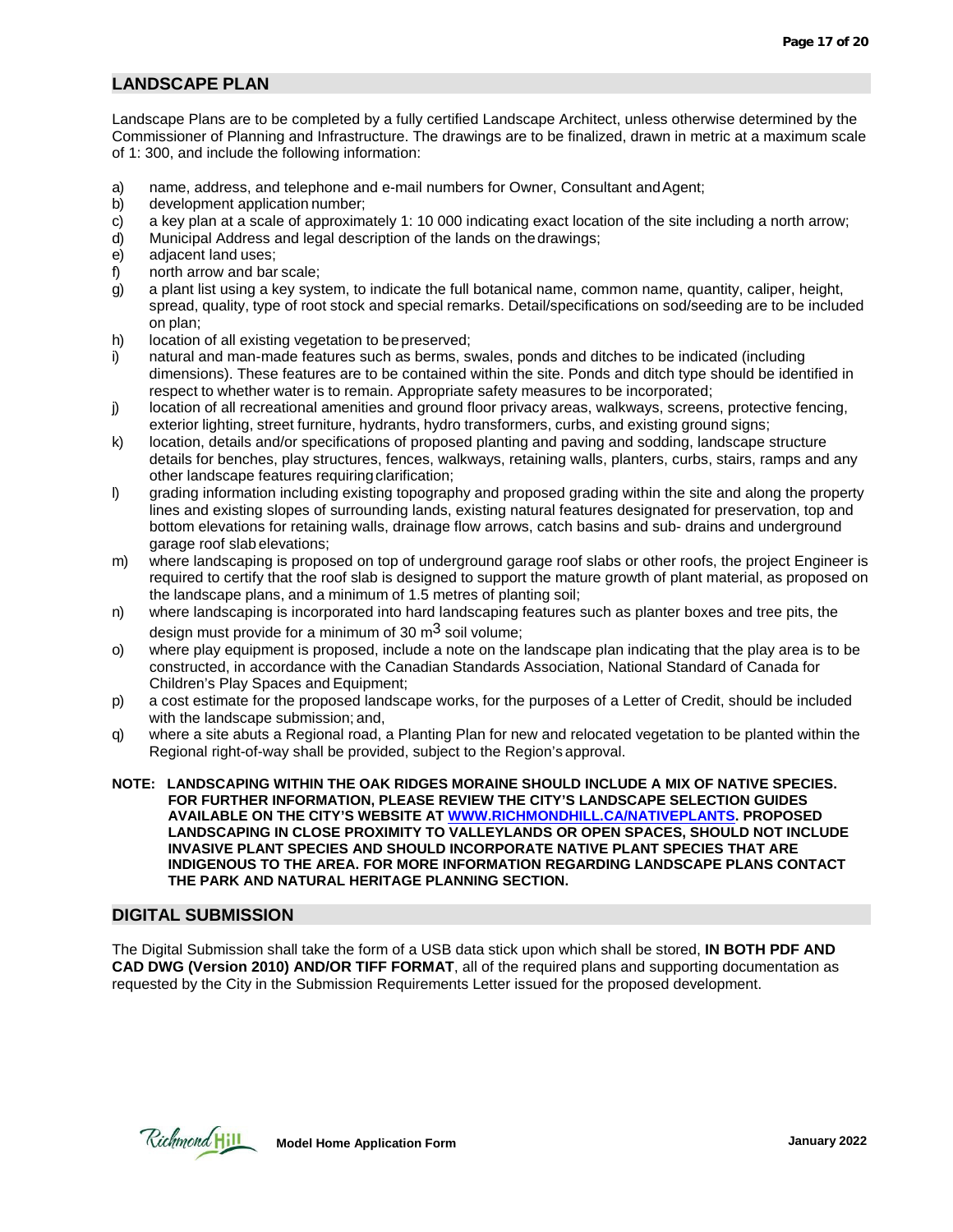#### **APPENDIX "2" - PRE-SUBMISSION AND PRE-APPLICATION MEETING FLOWCHART**

#### ۰Preliminary discussion with City staff concerning the proposed development. ۰ if proponent advises that development proposal is to be formalized through a formal application submission, a Pre-Submission Meeting will be required. Proceed to **STEP 2. STEP 2 - PRE-SUBMISSION MEETING** ۰ proponent provides City staff with conceptual plan(s) prior to meeting. ۰ submission is reviewed with City staff. Should the proponent not wish to proceed to the application stage, no further meetings are required. ۰should the proponent wish to proceed with the submission of development application(s), the preliminary submission is to be taken to DARC within 2 weeks in order to determine what additional plans/supporting documentation is required. Proceed to **STEP 3. STEP 3 - DARC MEETING** ۰ preliminary submission presented to DARC. ۰ roundtable discussion is held to determine what additional plans/supporting documentation is required to ensure that the development application(s) is/are complete. ۰ City staff to provide proponent with a **SUBMISSION REQUIREMENTS LETTER** detailing the plans/supporting documentation that is to be submitted as part of the complete application submission(s). ۰ If DARC determines that a further meeting is required to refine the application requirements, a Pre-Application meeting will be required. Proceed to **STEP 4**. ۰ If DARC determines that a Pre-Application Meeting is not required, proceed to **STEP 5**. **STEP 5 - SUBMISSION OF COMPLETE APPLICATION(S)** ۰ proponent shall provide the City with completed application form(s), fees, required plans and requested additional plans/supporting documentation as outlined in the **SUBMISSION REQUIREMENTS LETTER**. **STEP 4 - PRE-APPLICATION MEETING** proponent to provide City staff with detailed Site Plan and Elevation Plans or, if available, the full submission of plans as required in the City's application forms. if it is determined that additional plans/supporting documentation will be required, City staff shall advise that the preliminary submission is to be taken to DARC within 2 weeks in order to determine the additional requirements. Proceed to **STEP 3.** if City determines that the preliminary submission is "complete", proponent is to proceed to **STEP 5**.

**STEP 1 - PRESENTATION OF DEVELOPMENT PROPOSAL**

- application submission shall include a cover letter (the **APPLICANT RESPONSE LETTER)** detailing the plans and supporting documentation being submitted with the complete application and, where the required information has not been provided in accordance with the **SUBMISSION REQUIREMENTS LETTER**, a detailed summary as to **WHY** it has not been provided.
- application(s) to be processed and circulated to City departments/external agencies for review and comment.

#### **DARC**: Development Application Review Committee

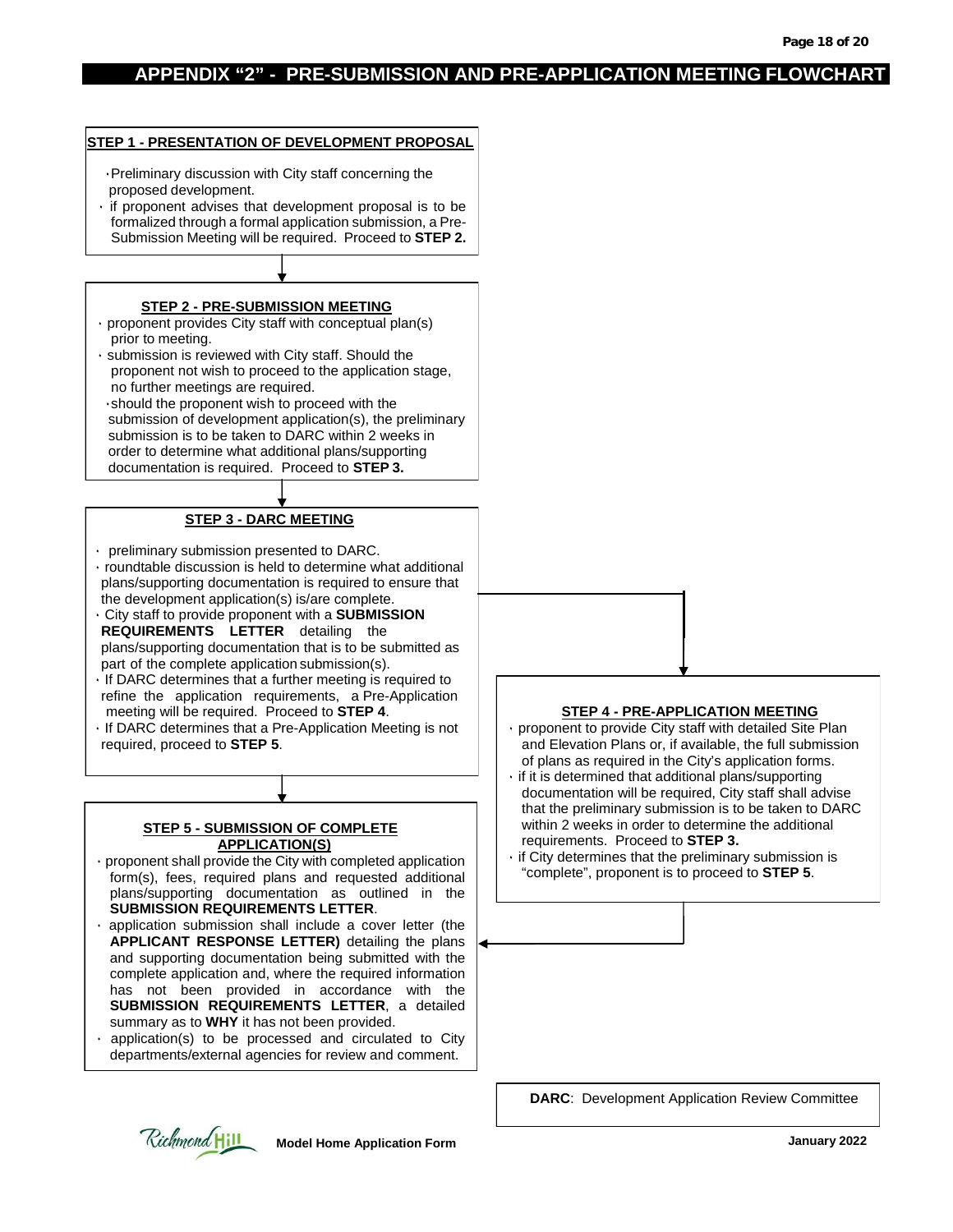#### **APPENDIX "3" - DEVELOPMENT APPLICATION SUMMARY**

# **DEVELOPMENT APPLICATION SUMMARY NAME OF OWNER(S)**

**LEGAL DESCRIPTION (Lot, Plan, Concession, etc.) MUNICIPAL ADDRESS**

#### **LOCATION**

**COLOUR AERIAL PHOTO INDICATING THE LOCATION OF THE SUBJECT LANDS**

#### **OFFICIAL PLAN POLICIES**

- applicable land use designation and policies (see example below):
	- "Neighbourhood" and "Natural Core" (Sections 4.9 and 4.10.5)
	- "Neighbourhood" designation low and medium density residential uses with a maximum height of 4 storeys on an arterial street and a maximum density of 50 uph, neighbourhood commercial uses, community uses, parks and urban open spaces, and automotive service commercial uses.
	- "Natural Core" designation fish, wildlife and forest management, conservation and flood and erosion control projects, essential transportation infrastructure and utilities, lowintensity recreational uses, and unserviced parks.

#### **ZONING CLASSIFICATION**

- current zoning classification, applicable Zoning By-law and any amendments thereto; and,
- **•** proposed zoning classification.

#### **DEVELOPMENT PROPOSAL**

- a brief summary indicating development type, number of stories, height, etc.; and,
- a table summarizing, amongst others, the following:

| acres)<br>hectares (                   |
|----------------------------------------|
| acres)<br>hectares (                   |
|                                        |
|                                        |
|                                        |
| square feet)<br>square metres (        |
|                                        |
|                                        |
| units per hectare (<br>units per acre) |
|                                        |